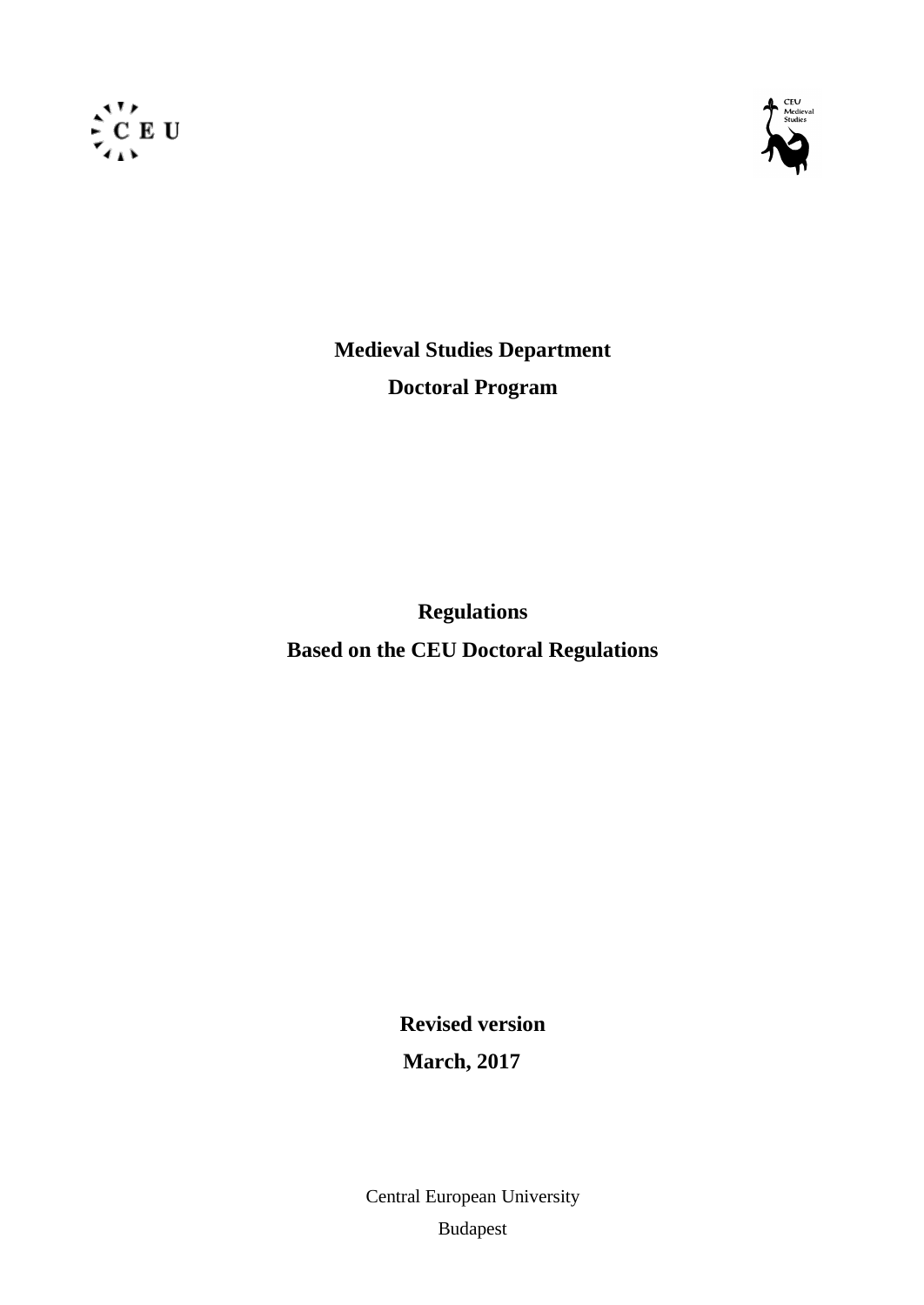## **Table of contents**

# **1 Introduction<sup>1</sup>**

1

Central European University's Medieval Studies Doctoral Program is accredited both in the United States of America (1996) and Hungary (2005). The US accreditation of the program, leading to the degree of Doctor of Philosophy in Medieval Studies, is administered by the Department of Medieval Studies. The Hungarian accreditation of the program, leading to the degree of Doctor of Philosophy in History, is in the framework of the Doctoral School of History (which brings together students admitted to the Medieval Studies Department and Department of History), and administered through the program-coordinator of the School and the Department of Medieval Studies. Both degrees can be and are commonly pursued together. However, it is also possible only to pursue a US degree. In these regulations, unless otherwise specified, the title Medieval Studies Doctoral Program denotes both these two degree programs jointly.

The Medieval Studies Department was founded in 1992 and was accredited in the US in 1994. The department founded the oldest doctoral program at Central European University in 1996 and has exerted exceptional educational influence across Central and Eastern Europe by successfully training academic staff now employed in many higher education and cultural institutions. The Doctoral School of History, accredited in Hungary, was born from the association of two doctoral programs accredited by the New York Board of Regents, US, namely, the aforementioned Medieval Studies Doctoral Program (1996) and the Doctoral Program in History (1997, administered by CEU's Department of History). An extended version of both programs was successfully accredited in Hungary in 2005 and comprises:

- Comparative History (associated with the History Department);
- Interdisciplinary Medieval, Byzantine and Late Antique Studies (associated with the Medieval Studies Department).

The joint Doctoral School of History facilitates research on historical issues from an inclusive and methodologically diversified perspective; doctoral students working on medieval topics will acquire a wider and more modern context for integrating the results of their research and, at the same time,

**<sup>1</sup>** These regulations comply with the CEU Doctoral Regulations as approved by the Senate, 14 October 2016. As a result, they also comply with the requirements for Doctoral Schools accredited in Hungary, specifically: Hungarian article ("*törvény*") CCIV. from 2011 on higher education; and the Hungarian governmental decrees (*"kormányrendelet*") of 387/2012. XII.19. 87/2015. (IV. 9.) and 266/2016. (VIII. 31.) on doctoral schools.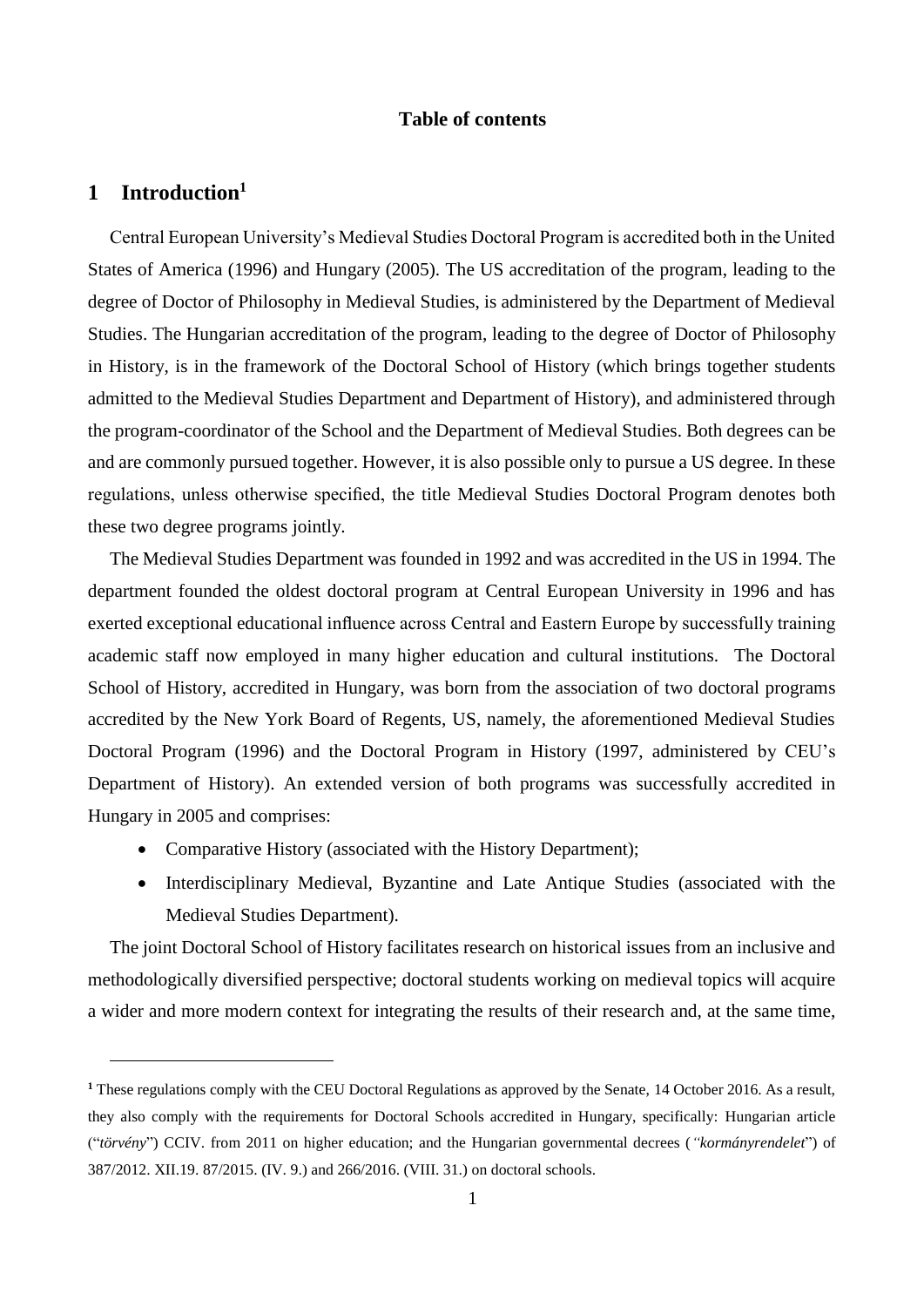doctoral students working on post-medieval topics will achieve a better knowledge of the historical roots of their subjects.

**The following regulations pertain solely to the Medieval Studies Doctoral Program.** They are strictly complementary to current CEU Doctoral Regulations. No information provided there is repeated in these regulations unless some program-specific definition is required. In cases of doubt, the central CEU regulations and policies will prevail. Students are responsible for acquainting themselves with all relevant CEU regulations.

## **Relevant CEU documents include:**

- 1. CEU Doctoral Regulations
- 2. CEU Student Rights, Rules, and Academic Regulations;
- 3. CEU Code of Ethics;
- 4. CEU [Guidelines on Handling Cases of Plagiarism](http://documents.ceu.hu/documents/g-1009-1)
- 5. CEU Admissions Policy and Procedure;
- 6. CEU Rules of Nostrification.

## **2 Definitions**

For the purpose of these regulations, it is understood that:

- The **Medieval Studies Doctoral Program** refers to the doctoral program offered by the Medieval Studies Department of Central European University.
- A **doctoral student** is a student enrolled in the Medieval Studies Doctoral Program.

Doctoral students enrolled in the Medieval Studies Doctoral Program can opt between two choices for the doctoral degree:

- US doctoral degree alone;
- Hungarian doctoral degree which also encompasses the US doctoral degree requirements.

The US and Hungarian doctoral degree requirements differ in certain areas. These differences will be highlighted throughout these regulations.

**Those doctoral students receiving Hungarian State funded scholarships are required to choose the Hungarian doctoral degree option**.

- Initially, a doctoral student has the status of **probationary doctoral candidate (according to the US accreditation requirements)**.
- Probationary doctoral candidates after having successfully completed the necessary requirements will obtain the status of **doctoral candidate ("***doktorandusz***")**.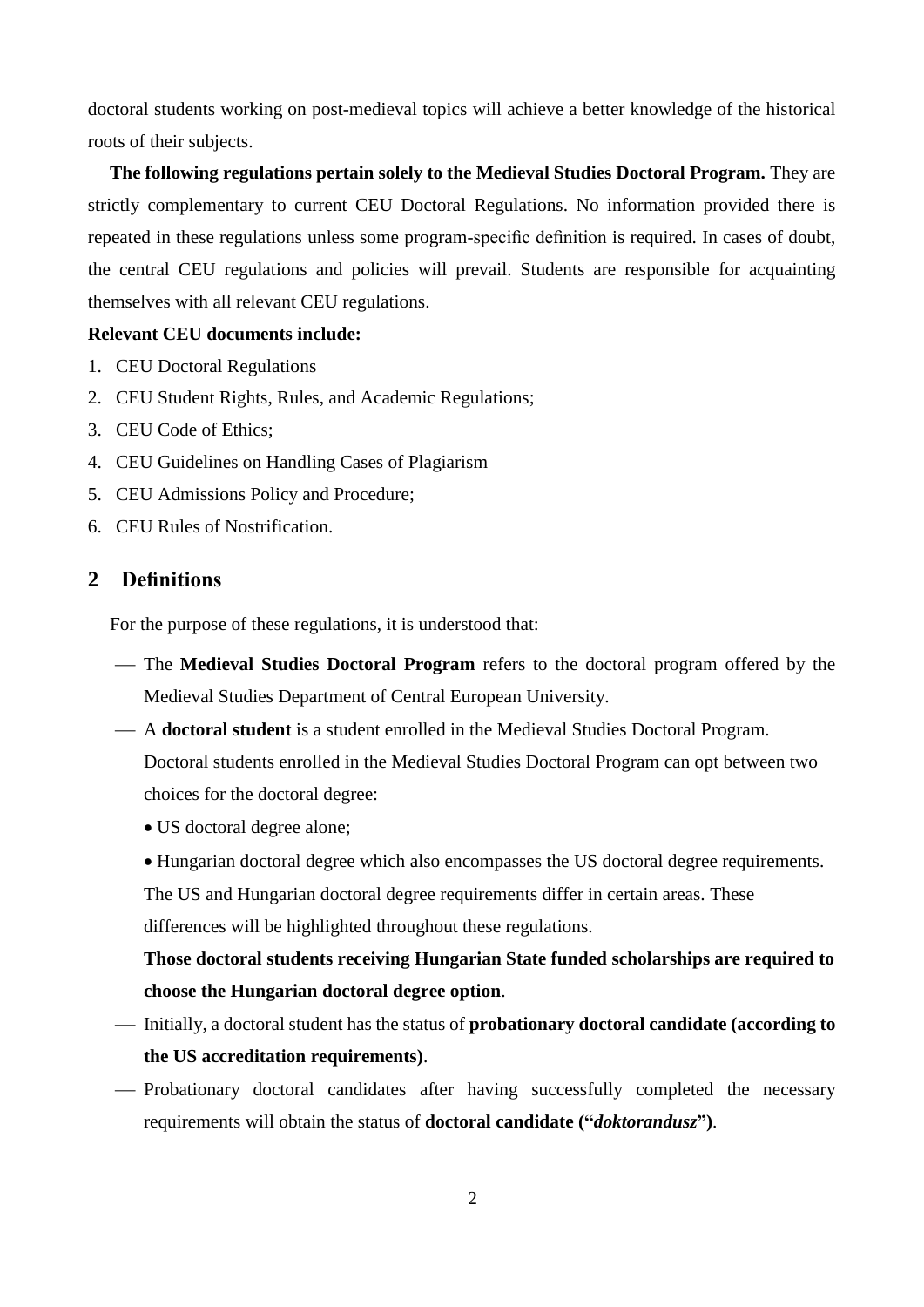- Doctoral students pursuing a Hungarian doctoral degree, after having started the doctoral procedure ("*doktori eljárás*") will obtain the status of **doctoral nominees**. (only applicable to doctoral students enrolled before 1 September 2016)
- The **University Doctoral committee** (hereafter referred to as UDC) is a standing committee of the CEU Senate.
- The **Committee of the Doctoral School of History** is a committee composed of selected members of the Medieval Studies Doctoral Program Committee (Medieval Studies Department), the Comparative History Doctoral Program Committee (History Department), and chaired by the head of the Doctoral School of History.
- The **director of the Medieval Studies Doctoral Program** (hereafter referred to as **program director**) is appointed by the head of the Medieval Studies Department in consultation with faculty members of the Medieval Studies Department and s/he chairs the Medieval Studies Doctoral Program Committee.
- The **Medieval Studies Doctoral Program Committee** (hereafter referred to as **Doctoral Committee**) is a standing committee of the Medieval Studies Department monitoring the Medieval Studies Doctoral Program. It comprises five faculty members and one invited student representative. It is responsible for steering the program and, among other things, defining the subjects of the comprehensive examinations.

## **3 Eligibility and admission**

A doctoral student seeking admission to the Medieval Studies Doctoral Program must meet the general CEU application requirements for doctoral programs as specified in the CEU Admissions Policy and Procedure and published on the university website [\(www.ceu.edu\)](http://www.ceu.edu/).

Each accepted doctoral student is required by the CEU Doctoral Regulations to sign the following statement on their enrollment:

"Statement of Responsibility

Hereby I state that I am presently not and will not be in the future either enrolled part time or full time, funded or not funded, regardless of the level or subject matter, in another higher education institution while studying at CEU as an enrolled regular student, with or without financial assistance. I understand that acting contrary to this statement of responsibility may result in immediate expulsion from CEU."

Additionally, the following regulations and requirements are published and regularly updated on the departmental website: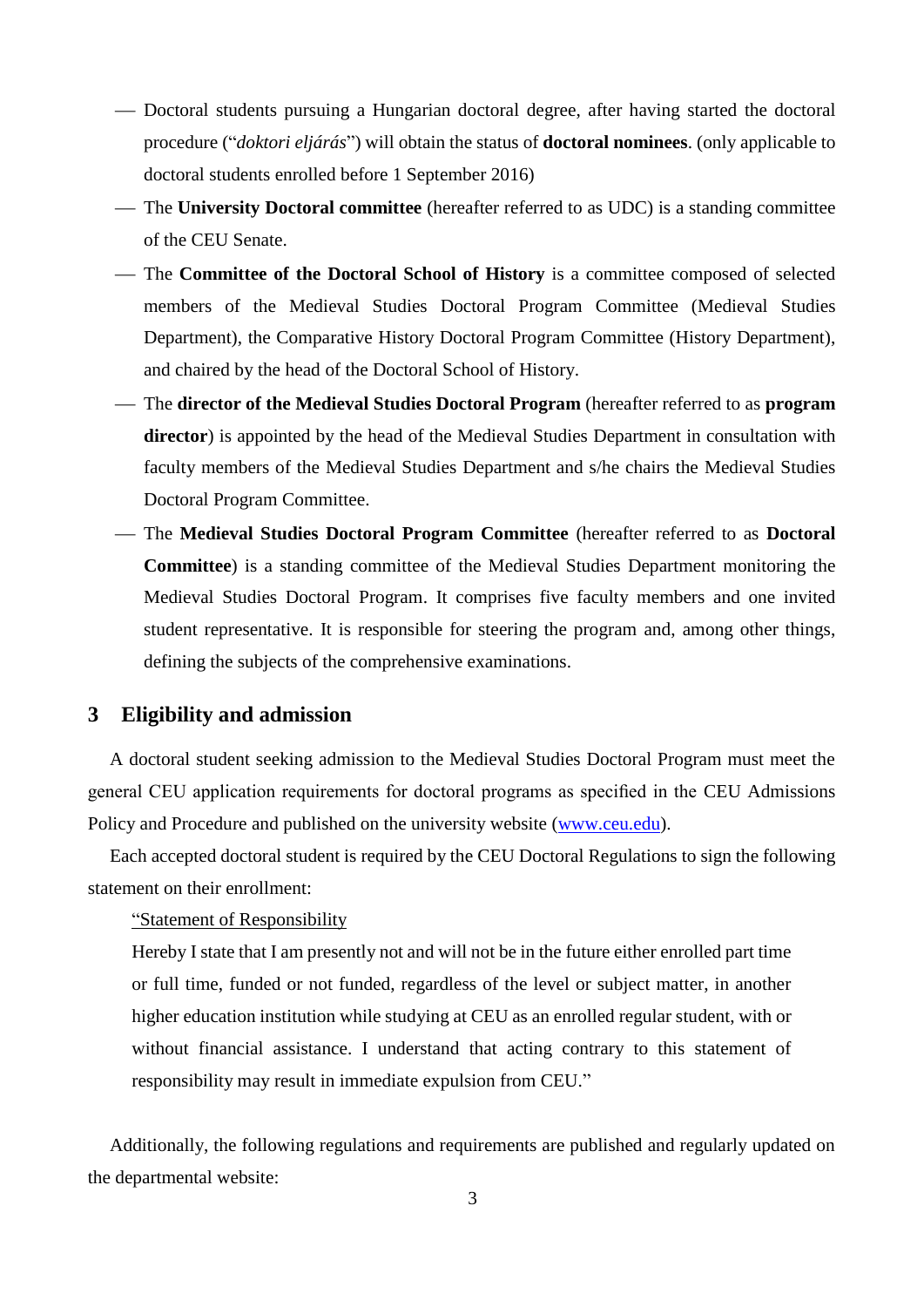## **3.1 Admissions procedure**

## *3.1.1 Admissions Committee*

The Medieval Studies Doctoral Admissions Committee oversees and conducts the admission process to the Medieval Studies Doctoral Program. Toward the end of each fall semester, the Medieval Studies Department will appoint this committee, which usually consists of the departmental admissions officer, the head of the Medieval Studies Department, and the program director.

### *3.1.2 Admissions schedule*

The Medieval Studies Doctoral Admissions Committee, inviting comments from all faculty members of the Medieval Studies Department, will arrive at a merit list by a date defined by the CEU Admission Office. Applicants will be placed in one of four categories:

- 1. unconditional offer of a CEU or Hungarian State doctoral fellowship;
- 2. conditional offer of a CEU or Hungarian State doctoral fellowship usually depending on the successful completion of a Master's degree or equivalent at CEU or in another higher education institution;
- 3. placement on waiting list;
- 4. rejection of application.

Applicants shall be informed in writing of their placement by the CEU Admission Office and NOT by the Medieval Studies Department.

#### **3.2 Admissions requirements**

## *3.2.1 Previous degrees*

Applicants are expected to hold a Master's degree or its equivalent in any field of multidisciplinary medieval studies. Applicants who have doubts whether their (prospective) degree conforms with these criteria are advised to consult the department prior to application.

## *3.2.2 Language requirements*

In addition to having a good working knowledge of academic English, applicants may be required to prove they have sufficient command, – for the purposes of the proposed dissertation project, – of at least one ancient, medieval or early modern source language (e.g., Arabic, Greek, Hebrew, Latin, Old Church Slavonic, Ottoman Turkish, Persian, etc.) by the time of application. It is at the discretion of the admission committee whether to assign such tests during the application period. Command of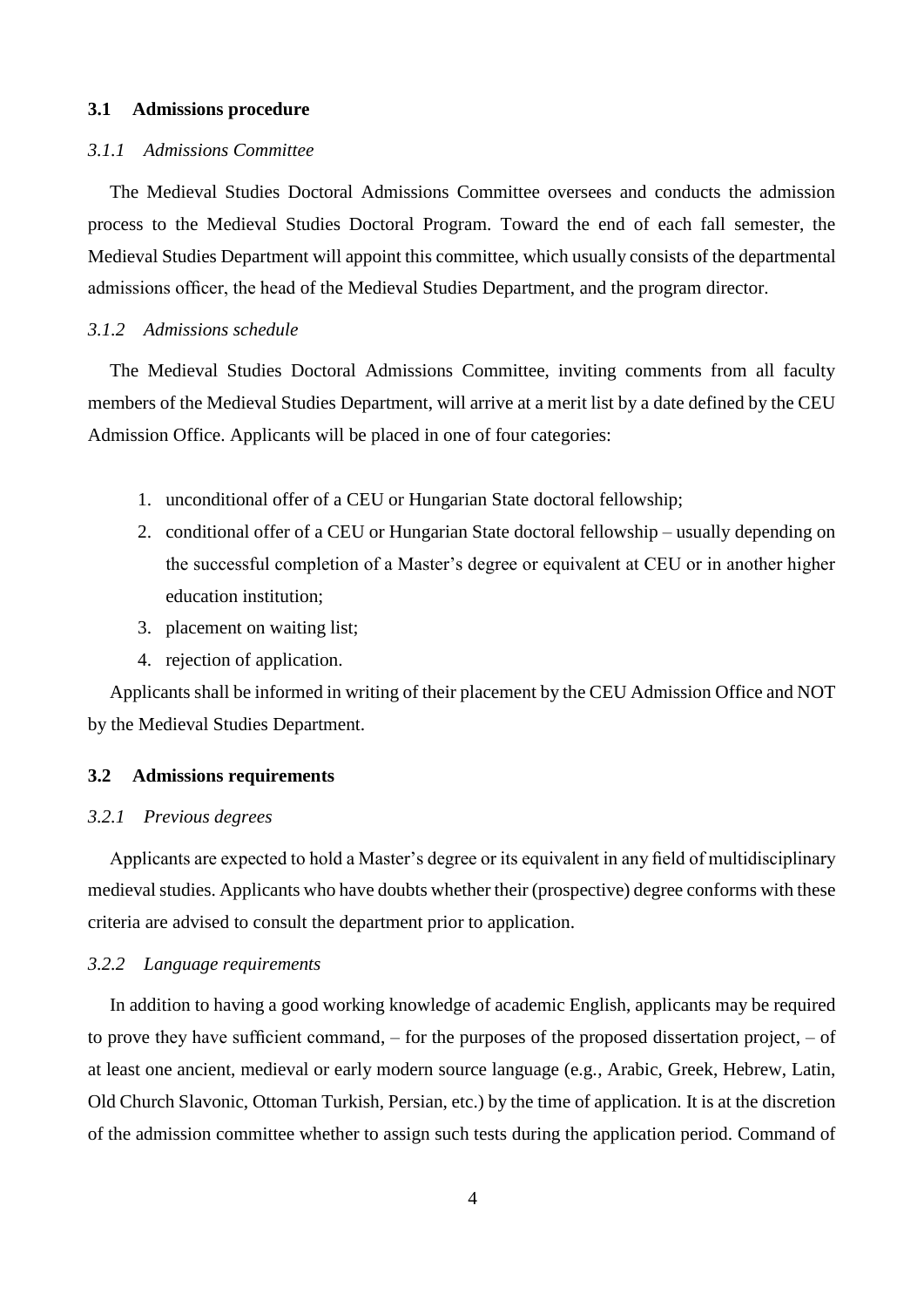a source language may be replaced by demonstration of different skills for an art history or archaeology dissertation project.

Equally, the Medieval Studies Doctoral Program requires a minimum knowledge of Latin as well as working knowledge of one modern language other than English and the applicants' native tongue/s. Such knowledge can also be obtained during the course of the doctoral studies up to the time of the pre-defense, based on the decision of the admission committee.

For those whose native language is English and who intend to pursue the Hungarian accredited doctoral degree we very strongly recommend that they should also be able to present a certificate signifying intermediate competence in a modern language other than English already upon admission.

## *3.2.3 Application materials*

In addition to the application materials required by CEU, applicants to the Medieval Studies Doctoral Program shall submit (typed and in English language)

- 1. a summary of their Master's thesis of no more than 1,000 words demonstrating, if possible and/or necessary, the interdisciplinary character of the previous studies of the late antique, medieval or early modern periods;
- 2. a detailed dissertation proposal of no more than 3,000 words (excluding bibliography);
- 3. a dissertation outline and timeline of no more than 1,000 words.

#### **3.3 Financial Aid**

CEU offers a competitive package to aid students on doctoral programs. The aid comes in two forms: either solely from CEU or from the Hungarian State in the form of doctoral scholarships. **However, students should be aware that the conditions of the Hungarian State Doctoral Scholarships are different from those of the CEU scholarship.**

#### *3.3.1 CEU scholarship*

Those accepted to a CEU doctoral program with a CEU scholarship are automatically considered for a full doctoral fellowship lasting altogether 36 months. These students can opt between only pursuing a doctoral degree accredited in the US or one that is also accredited in Hungary.

#### *3.3.2 Hungarian State scholarship upgraded by CEU*

Students accepted to the Medieval Studies Doctoral Program with a Hungarian State scholarship after 1 September 2016, will receive a doctoral scholarship lasting altogether 48 months. The funding provided by the Hungarian State will be upgraded by CEU to exactly the same level as the CEU package during the entire period of funding. Those students receiving this type of funding are required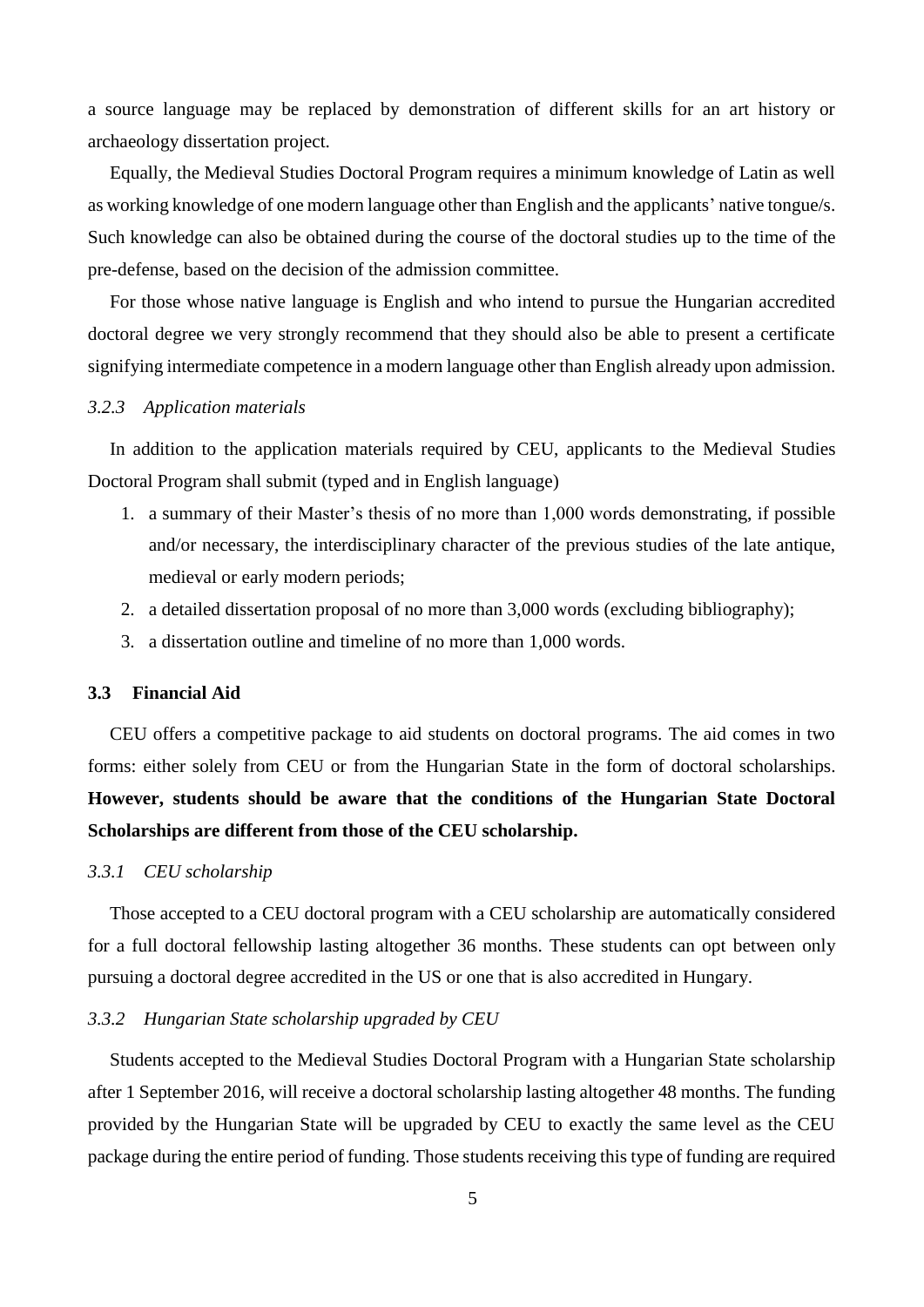to submit their doctoral dissertation within three (3) years from passing the complex examination. In justified cases, this deadline may be extended by one (1) year.

Doctoral students receiving a Hungarian State scholarship - may not apply to stop the stipend;

- are not eligible to receive a write-up grant from CEU;

- for student status to be suspended (leave of absence) the doctoral student must also receive the approval of the Pro-Rector for Hungarian Affairs. Doctoral students can suspend their student status for a maximum of one (1) year prior to the complex examination and for an additional one (1) year after the complex examination. None of these suspensions of student status can be shorter than half-a-year. Suspension requests should be initiated before 15 October for the Fall semester and before 15 March for the Winter semester.

## **3.4 Special options for admission**

## *3.4.1 Individual study plan*

The Admissions Committee, in close consultation with the Chair of the UDC, is willing to consider applications to the Medieval Studies Doctoral Program under an individualized study plan. A doctoral student accepted under this scheme is enrolled with the Medieval Studies Doctoral Program but will, in addition to coursework and supervision in the framework of the Medieval Studies Doctoral Program, receive credits from one or more institutions of higher education other than CEU. It is the doctoral student's duty to make these arrangements with other higher education institutions –as a visiting student or something similar – prior to or simultaneously with applying to the Medieval Studies Doctoral Program.

A doctoral student following an individual study plan is not eligible to receive a monthly stipend or regular financial benefits from CEU such as health insurance coverage. With special permission from the Chair of the UDC, s/he may participate in CEU's competitive graduate research funding schemes.

For the application to be considered, all admission deadlines and criteria specified above have to be met and all requested application materials supplied. Additionally, the applicant must submit an organizational outline indicating what they think the advantages and benefits would be of the individual study plan. The organizational outline must also be accompanied by a list of institutions from which the applicant intends to obtain credits and under which arrangement. A detailed provisional schedule for the first year of doctoral studies should also be provided. A maximum of six (6) credits per academic year from outside CEU can be acknowledged by the Medieval Studies Doctoral Program.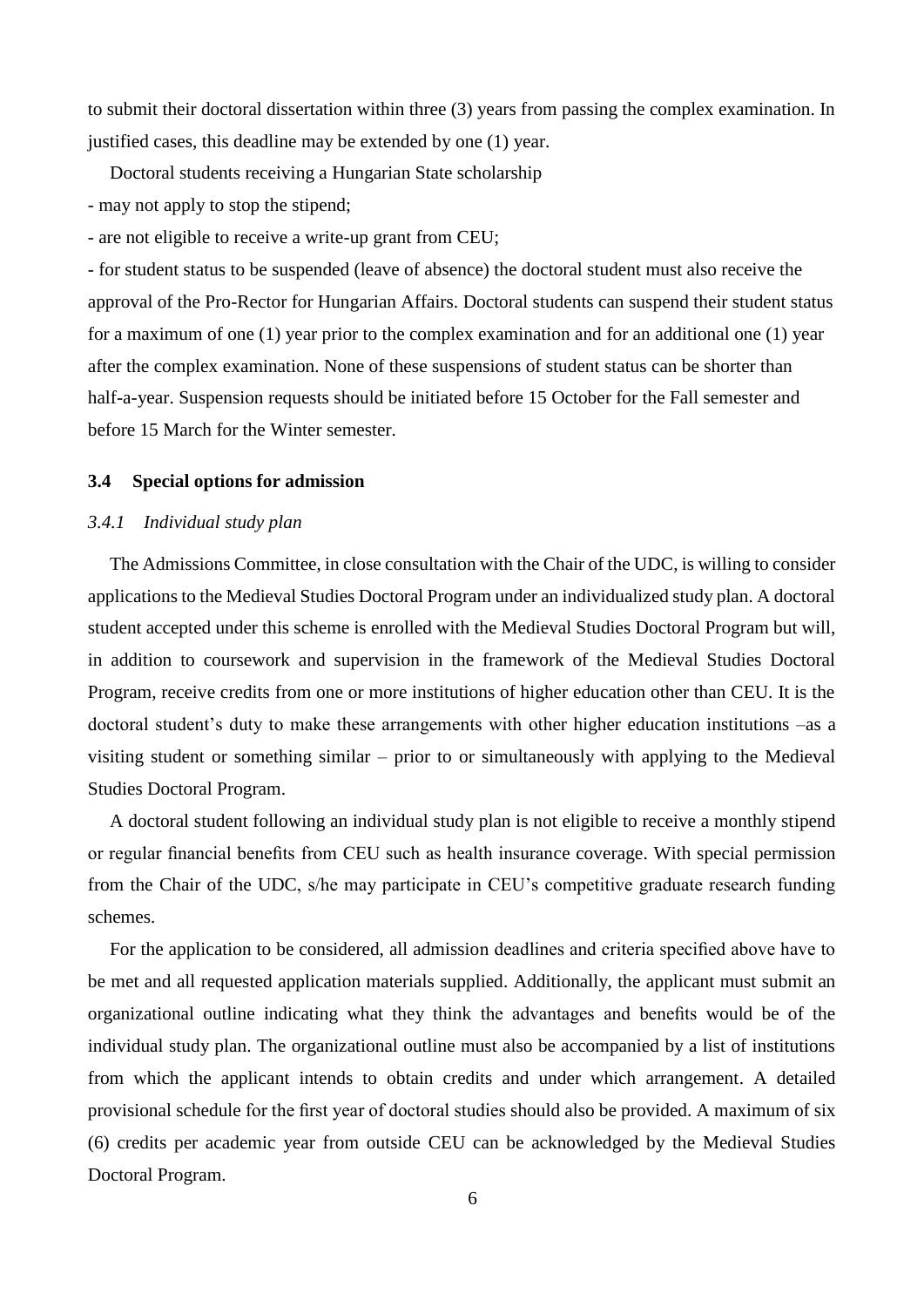A doctoral student enrolled under the individual study plan scheme is expected to take and pass all examinations as required by the Medieval Studies Doctoral Program.

Individual study plans are prepared by the doctoral student and approved annually by the supervisor(s) and head of department. The study plans must be updated each year. In particular, the updated study plans should contain the schedule of the subsequent academic year and the expected number of credits earned outside CEU must be specified.

Those doctoral students choosing this program can only pursue a doctoral degree accredited in the US.

## *3.4.2 Cotutelle*

The Admissions Committee is willing to consider applications to the Medieval Studies Doctoral Program under cotutelle, i.e., a scheme under which the Medieval Studies Doctoral Program and a foreign – non-Hungarian and non-US – doctoral school/institution of higher education (hereafter referred to as partner institution) provide jointly and in mutual cooperation supervision to, and resources for, the doctoral student.

For the application to be considered, all admission deadlines and criteria specified above have to be met and all application materials requested supplied. Additionally, the applicant must submit an organizational outline indicating what they think the advantages and benefits would be of the cotutelle. If possible, the application must be accompanied by a confirmation letter from the intended partner institution indicating its willingness to enroll the student under cotutelle. If any action on the part of the Medieval Studies Doctoral Program is necessary for the applicant to obtain such a confirmation, s/he should indicate this to the chairperson of the Admissions Committee in writing during the application process. The applicant is solely responsible for being admitted to a doctoral program in the partner institution prior to or at the same time as s/he is admitted to the Medieval Studies Doctoral Program.

The terms and conditions of such a cotutelle (academic, supervisorial, financial, etc.) covering all major issues related to the CEU Doctoral Regulations should be harmonized with the terms and regulations of the partner institution and should be documented in writing. Preliminary negotiations will be conducted by the Medieval Studies Doctoral committee with the partner institution. The provisional agreement will be submitted to the Chair of the UDC for official approval and ratification. This agreement can allow for certain exceptions regarding, e.g., the language in which the dissertation is to be written, the composition of the dissertation defense committee, examination procedures, course work, or similar issues. It is usually expected that the doctoral student will take the comprehensive examination (or its equivalent) at both institutions. In cases where the dissertation is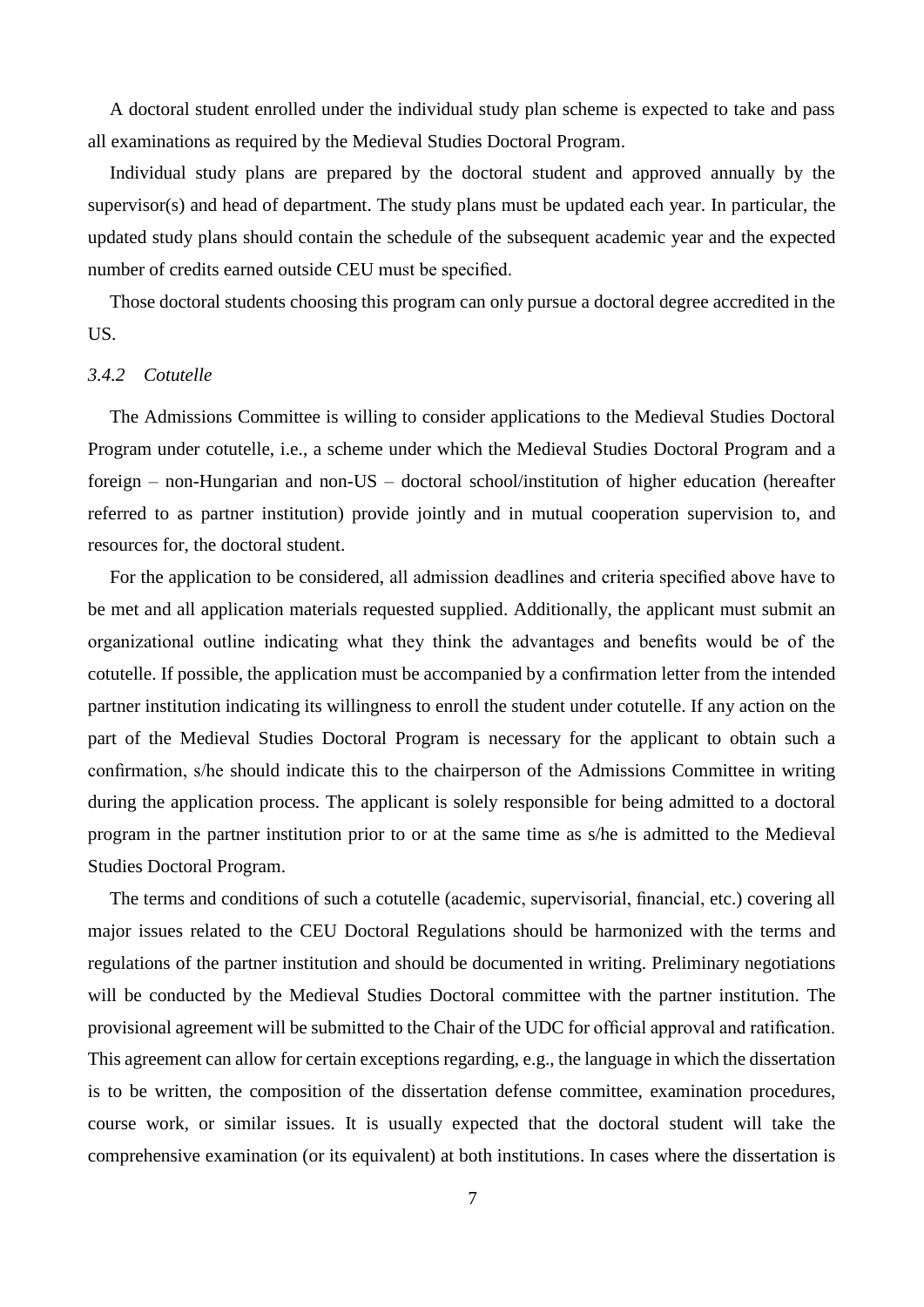written in a language other than English it must be accompanied by a summary in English (10,000 words minimum).

The dissertation will be defended in a joint procedure (with a minimum of two examiners appointed by CEU), depending on the guidelines and regulations of both CEU and the partner institution. Upon successful defense of the dissertation, the doctoral student will receive one doctoral degree.

In exceptional cases, cotutelle may develop from specific circumstances when a doctoral student is already enrolled with the Medieval Studies Doctoral Program. In these cases, the doctoral student may make a formal request for cotutelle in writing to the Doctoral Committee. The Committee will decide within one month whether to open negotiations with the partner institution. A negative decision is final and cannot be appealed. Any agreement resulting from these negotiations must be submitted to the Chair of the UDC for official approval and ratification.

## **4 Student status, rights, responsibilities, and awards**

## **4.1 Degree type declaration**

During the pre-session those probationary doctoral candidates who receive CEU funding will have to indicate in writing on the relevant form whether or not they intend to pursue the Hungarian doctoral degree. Those pursuing the Hungarian doctoral degree must submit their doctoral dissertation within three (3) years after successfully passing the complex examination. In justified cases, this deadline may be extended by one (1) year. Student status may be suspended for a maximum of two semesters during the second part of the doctoral studies.

#### **4.2 Probationary doctoral candidacy period**

Students admitted to the Medieval Studies Doctoral Program keep their probationary doctoral candidate status until they have fulfilled all the requirements necessary to obtain doctoral candidate status. Probationary doctoral candidate status is envisaged as lasting for one (1) academic year but may last for a maximum of two (2) academic years. At the end of the second year, any probationary doctoral candidate, having failed to successfully transfer to doctoral candidate status, will be exmatriculated unless a case for personal hardship can be made and this case is accepted by the Doctoral committee.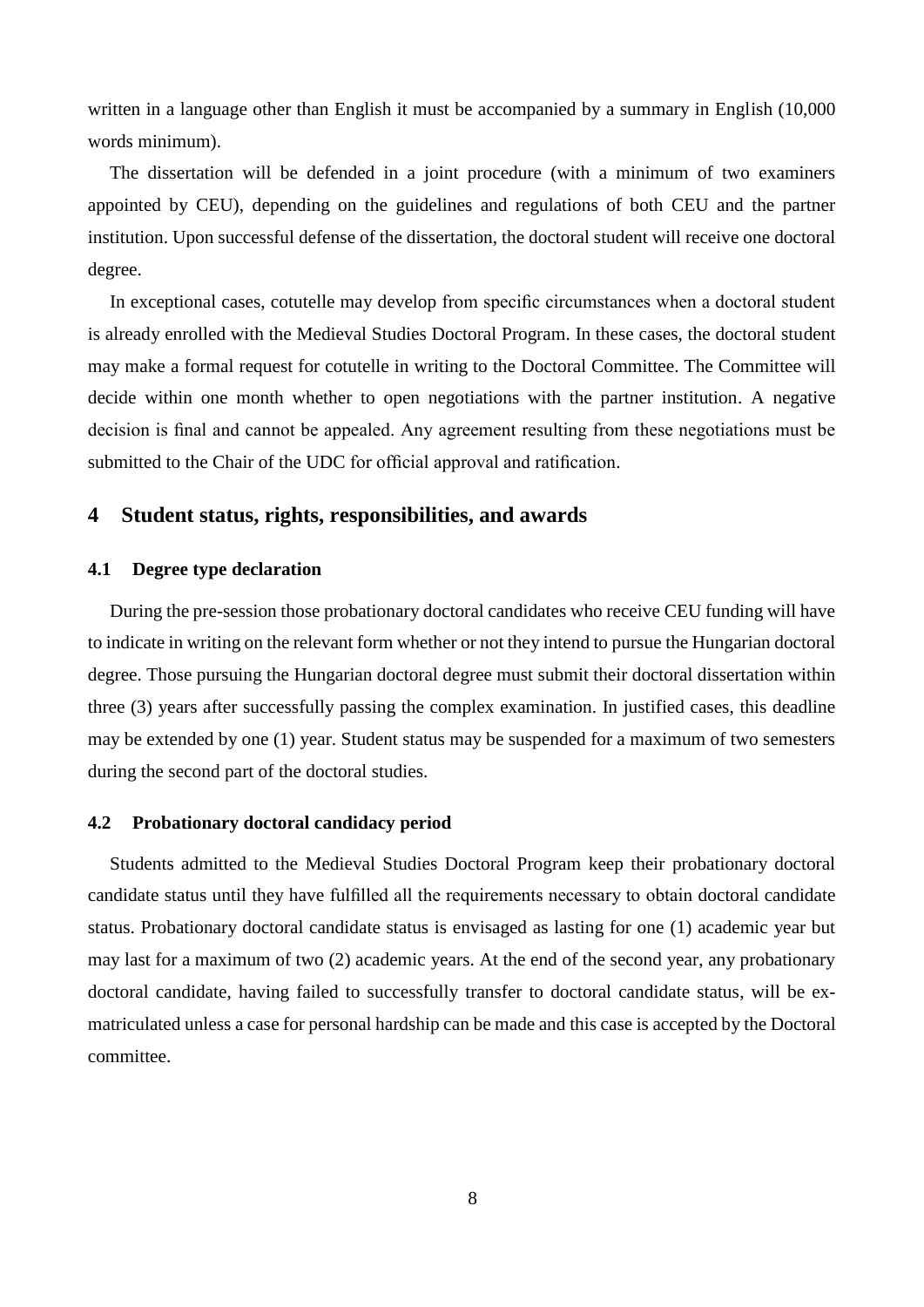The requirements of transfer from probationary doctoral candidate to doctoral candidate status consist of the successful:

- 1. completion of course work, as a condition for being allowed to take the comprehensive examination and defend the dissertation prospectus;
- 2. passing the comprehensive examination;
- 3. defense of a dissertation prospectus;
- 4. publishing a 500-word abstract of the emerging dissertation on the CEU profile;
- 5. acquisition of, or proof of, sufficient command of source and secondary languages necessary to conduct research on their topic as stated by the supervisor(s) in the minutes of the dissertation prospectus defense.

Probationary doctoral candidates who have successfully completed all requirements will be automatically promoted to doctoral candidate ("*doktorandusz*") status.

## *4.2.1 Coursework*

Probationary doctoral candidates must successfully complete twenty (20) credits of coursework achieving an average GPA of at least 3.5. Of these credits

- 1. four (4) credits must come from active participation in the Doctoral Seminar (Medieval Studies Doctoral Colloquium – for grade);
- 2. three (3) credits must come from active participation in the Advanced Research Methodology courses
- 3. a minimum of thirteen (13) credits must come from active participation in PhD level mandatory elective topical courses (or pertinent courses at Master's level, with the supervisor's permission) of which no fewer than four (4) credits must come from participation in PhD level mandatory elective topical courses, or in independent study units as approved by the doctoral student's supervisor(s).
- 4. Students failing to achieve a minimum GPA of 3.5 cannot be promoted to doctoral candidate status.

Students are encouraged to take credits in research methodology and advanced source language courses. If an individual student still feels that a particular intermediate level language course is critical for the fulfillment of their PhD dissertation, then the department will require the supervisor(s) to write a short letter of request to the Doctoral Committee explaining why, via an e-mail sent to the doctoral coordinator.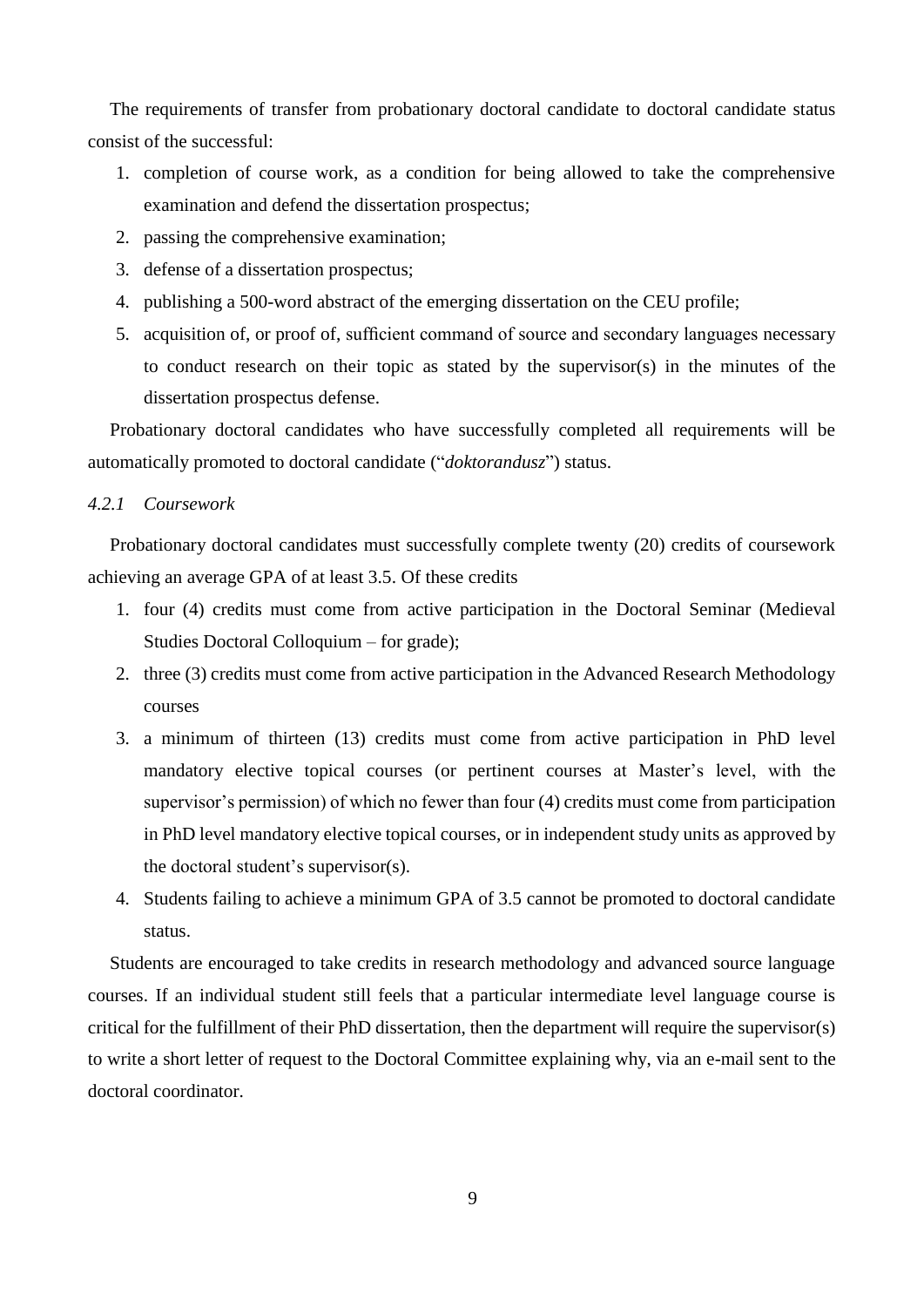## *4.2.1.1 Doctoral Seminar – Medieval Studies Doctoral Colloquium*

The Medieval Studies Doctoral Colloquium is convened weekly during term time and provides a forum of academic exchange between all doctoral students and faculty teaching in the Medieval Studies Doctoral Program. In particular, it provides a forum for academic debate of key historical issues connected to the cohort's intellectual interests as well as offering feedback on the various tasks necessary to achieve transfer of status, especially discussion of the draft prospectus.

Doctoral students must attend this course when in residence. They are expected to support the probationary doctoral students and share their insights gained over their first year of doctoral studies. They are encouraged to present their work in the form of progress reports, research papers, conference papers, or chapter presentations. **When the schedule of the individual presentations is elaborated, both the probationary doctoral students and the doctoral candidates should consult their supervisor(s) and choose a time slot when the supervisor(s) are available.**

#### *4.2.1.2 Advanced research methodology courses*

This type of course intends to foster academic research methods and writing skills that will enable doctoral students to participate fully in scholarly life and discourse as professionals. The courses are designed as a venue for individual students to develop a strong dissertation prospectus that includes a clear statement of dissertation topics, research questions, a well-thought-out description of methodology, a consideration of potential primary and secondary sources, and a carefully prepared bibliography. All aspects of historical analysis are intimately interconnected. It is intended that the writing will focus on the framework of the prospectus. The work produced for this course should be an integral part of the prospectus and, ultimately, of the dissertation. These courses also serve as an introduction to professional activities such as writing and presenting conference papers. The standards and requirements of all assignments reflect the goal of communicating one's research and intellectual work to the international scholarly community in high quality English prose.

## *4.2.1.3 PhD level courses*

Each semester the Medieval Studies Department offers a suitable range of PhD level mandatory elective topical courses and PhD level elective courses specifically tailored to the needs of doctoral students. These seminars emphasize advanced research methodology, recent research trends in various respective fields of multidisciplinary medieval studies, or a combination of these with practical skills, e.g., through discussions of recent seminal publications in a certain sub-field of multidisciplinary medieval studies.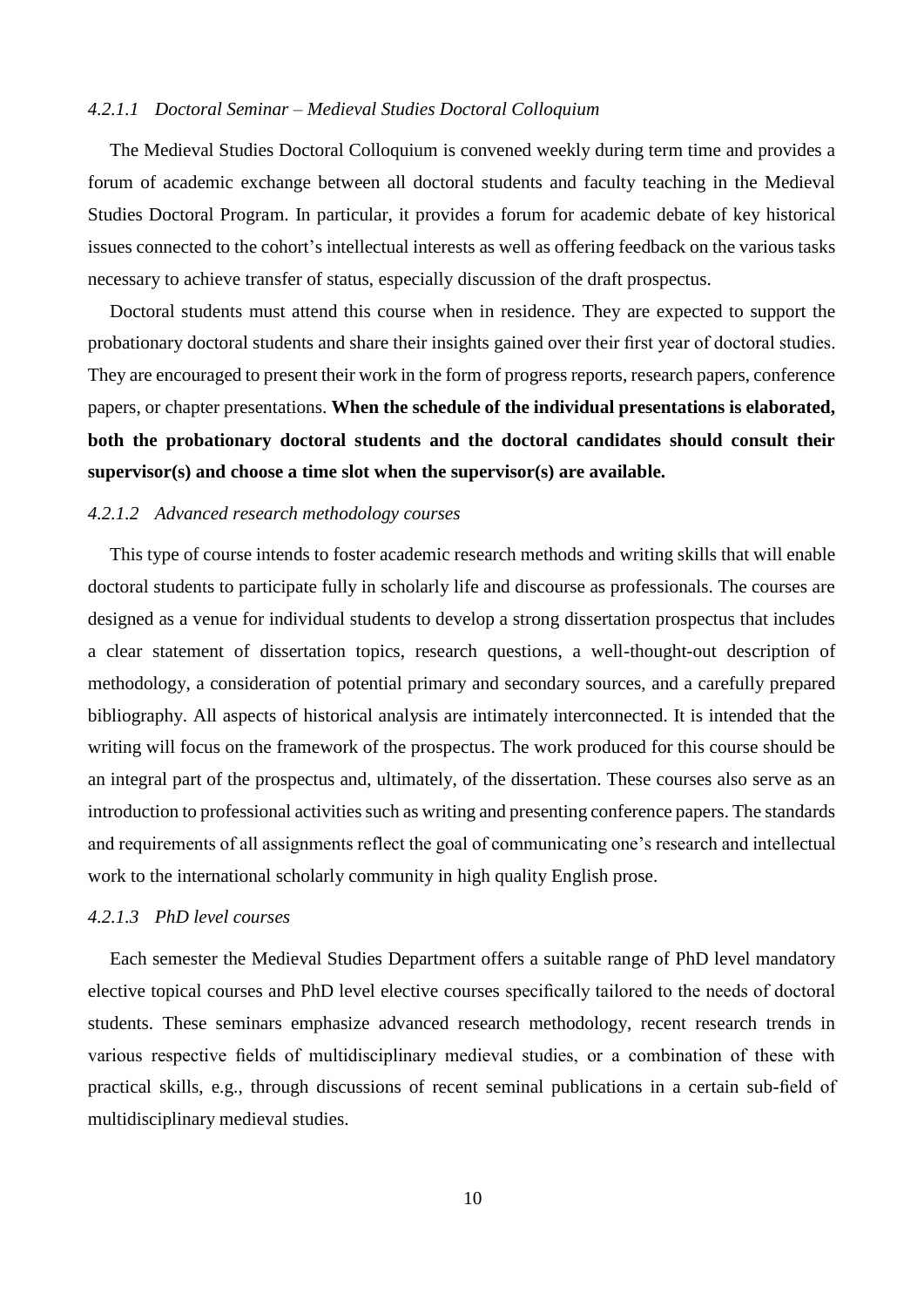Four (4) credits must come from participation in PhD level mandatory elective topical courses. The list of these courses is available on the departmental homepage at the beginning of each registration period.

## *4.2.1.4 Independent study*

This type of course may be pursued any time during the doctoral studies. The independent study units are designed to guide the doctoral students, under appropriate supervision, through the initial stages of writing their prospectuses/dissertations. This type of course will also give doctoral students time to pursue the sources and secondary literature necessary to write a state-of-the-art prospectus and/or dissertation while receiving regular feedback from the mentor of the independent study unit. Any one independent study unit may award a maximum of four (4) credits.

It is the responsibility of the doctoral student to submit a detailed proposed outline of the independent study unit to the mentor, i.e., usually the principal or associate supervisor, by the end of the add/drop period of each semester. Requests submitted past this deadline may have to be accommodated in a later semester.

## *4.2.2 Comprehensive examination*

The comprehensive examination is a public exam held before the doctoral candidate's Comprehensive Examination Committee. It requires that probationary doctoral candidates present and defend their final, and non-annotated bibliography for two substantial topical and/or methodological fields of interdisciplinary medieval/historical studies which may be relevant to, yet sufficiently distant from, the proposed dissertation topic.

## *4.2.2.1 Comprehensive examination schedule*

The comprehensive examination is scheduled to occur just after the end of the Winter Semester. The precise dates are usually announced one month before the exams. Preparation for the comprehensive examination starts at the beginning of the first year of doctoral studies and proceeds as follows:

 By the end of October, probationary doctoral candidates, following close consultations with their supervisor(s), will propose three suitable field survey topics for examination to the Doctoral Committee using the *Comprehensive Examination Planning Form*. Two of the topics will be selected by this committee for further elaboration.

As a guideline, no bibliographical item can be shared between a probationary doctoral candidate's dissertation prospectus and the topical field surveys. The probationary doctoral candidate will be notified within two weeks of whether the Doctoral Committee accepts the topics or requests revisions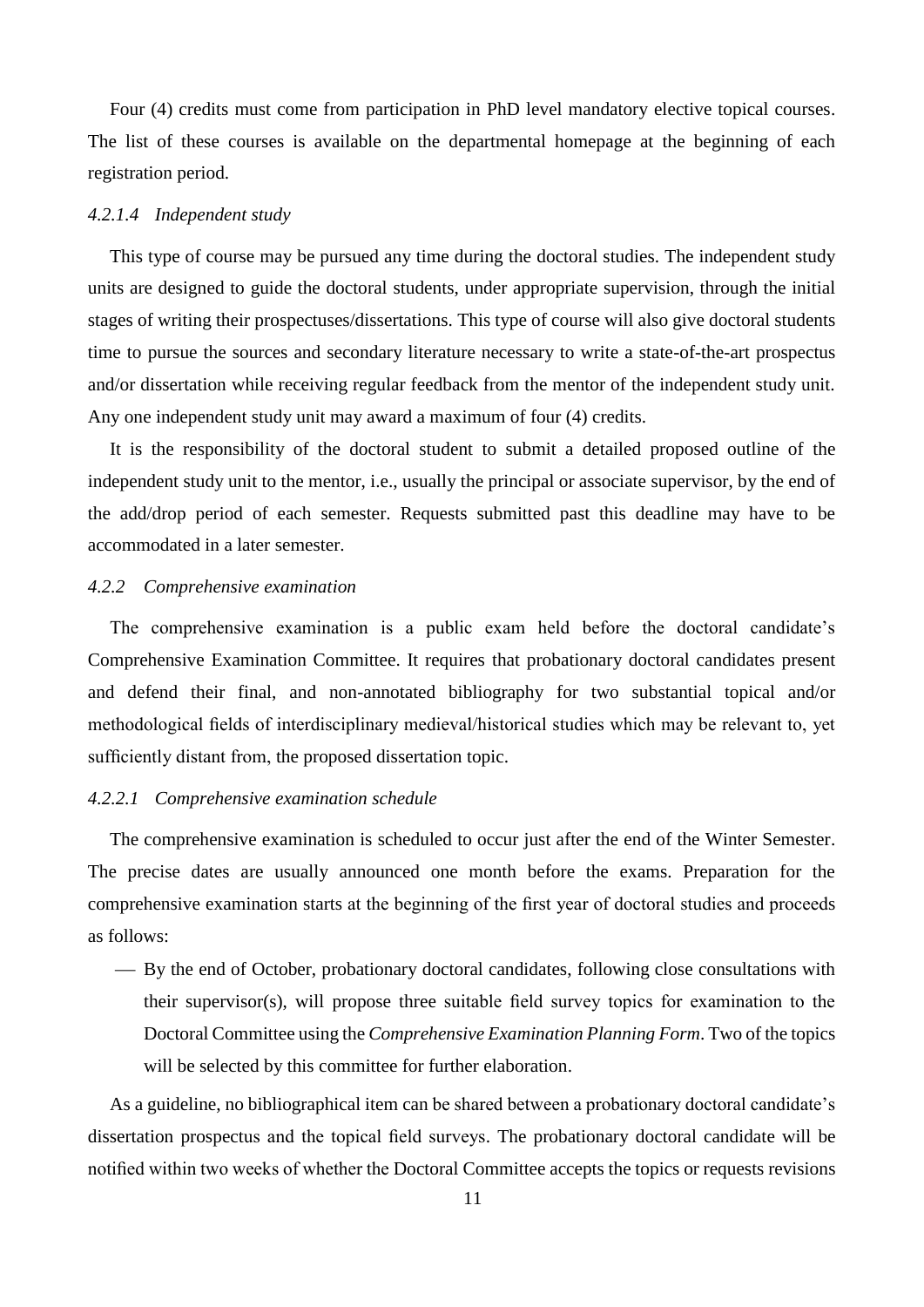within one week. Once the topics are approved by the Doctoral Committee, the probationary doctoral candidate is expected to expand them. The final, non-annotated versions of both topical field survey bibliographies are due and should be saved on the CEU e-learning site at the end of the Winter Semester.

*Final, annotated versions of both topical field survey bibliographies are due and should be saved on the CEU e-learning site two weeks before the actual date of the complex examination at the end of the second year of doctoral studies.*

The probationary doctoral candidate will supply all members of the Comprehensive Examination Committee with the final, non-annotated syllabi/bibliographies to be justified no less than fourteen days before the comprehensive examination.

Probationary doctoral candidates should indicate their preferences regarding the composition of the Comprehensive Examination Committee by the end of the Winter Semester.

## *4.2.2.2 Final topical field surveys format*

The surveys can either take the format of

1. *a bibliography with* a minimum of twenty-five items, of which more than half must be monographs, chapters of monographs, or edited volumes/special journal issues in their entirety*.* These should be structured to reflect important debates within the field. For any item included in the list, the probationary doctoral candidate is expected to indicate why it was selected;

#### or a

2. *a draft of a twelve-week syllabus with an extended bibliography.* In this case, the probationary doctoral candidate will be expected to briefly indicate the objective of each session, and the ways in which the suggested readings will facilitate this outcome; a minimum of two readings (equaling bibliographical items above) should be assigned to each session, of which no fewer than half must be monographs or edited volumes/special journal issues in their entirety.

*Nota bene:* If choosing to submit a syllabus with bibliography, which the Medieval Studies Doctoral Program encourages, the doctoral student is advised to take advantage of the various valuable offers regarding teaching technique and syllabus construction by CEU's Center for Teaching and Learning. Doctoral students are also advised to draw critically from the syllabi available from faculty teaching in the Medieval Studies Doctoral Program.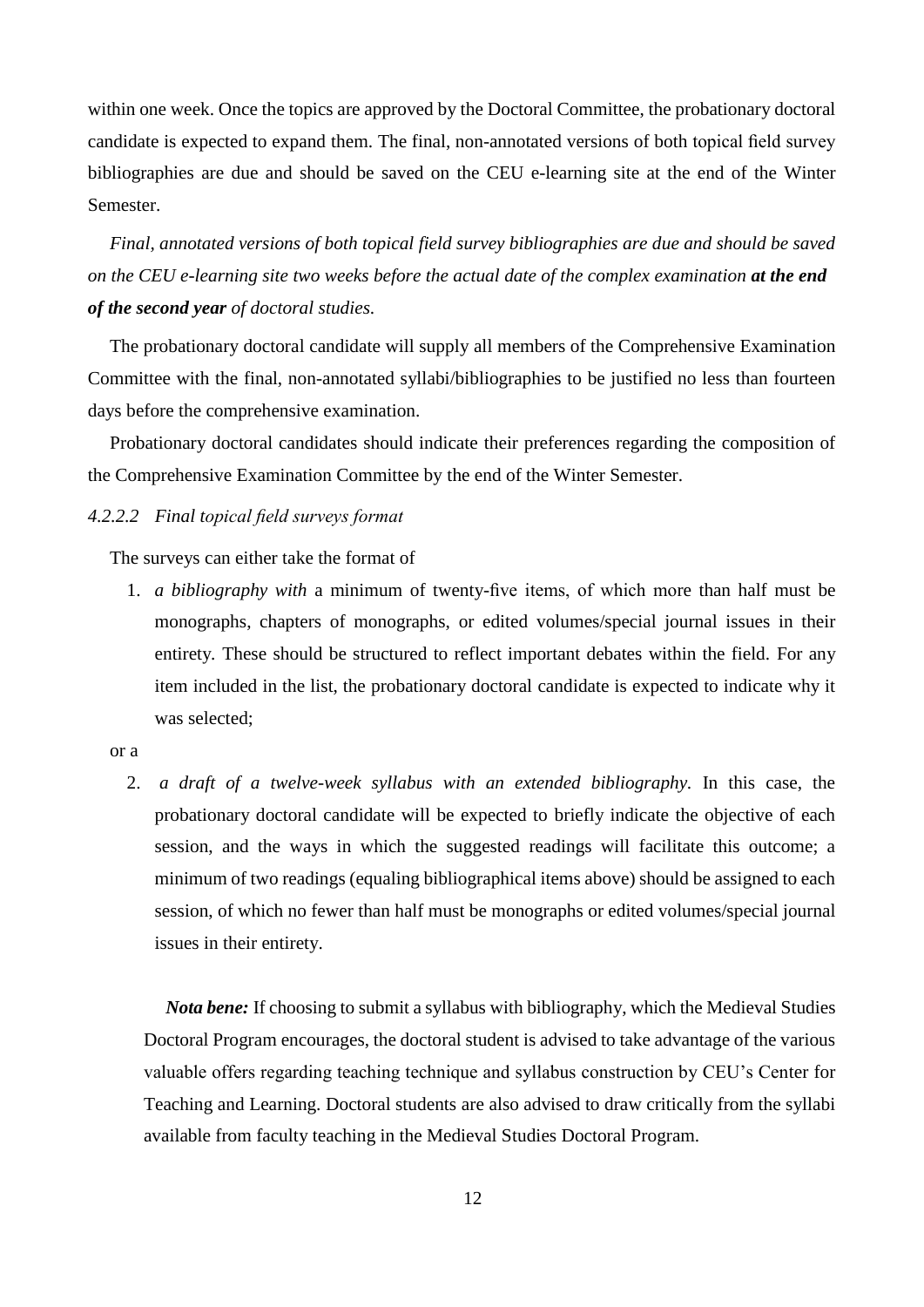## *4.2.2.3 Comprehensive Examination Committee*

The Comprehensive Examination Committee usually consists of three resident faculty members (supervisor and associate supervisor may be included). The Comprehensive Examination Committee is appointed in consultation with the doctoral candidate who may request a change in the committee composition in a formal letter addressed to the Doctoral Committee.

It is expected that the supervisor(s) will comment in detail on the draft versions toward the end of the Winter semester in the Medieval Studies Doctoral Colloquium or otherwise arrange a meeting with or send their comments to the probationary doctoral candidate individually.

## *4.2.2.4 Comprehensive examination procedures*

The comprehensive examination is a public exam where doctoral students justify the not yet annotated topical syllabi/bibliographies. It is conducted on the basis of the submitted not yet annotated syllabi/bibliographies and follows the regulated procedure.

- 1. Having submitted a-not-yet annotated bibliography, the probationary doctoral candidate will be asked to introduce each topic in a five-minute statement. Students should be prepared to justify their choice of topic and bibliographical entries during a 10 to 20 minute question and answer session with the committee members and the public.
- 2. If the probationary doctoral candidate has submitted a draft syllabus it will be introduced in a five-minute statement meant to explain the rationale behind the course design and level (undergraduate or graduate) as well as expected learning outcomes for the envisaged participants in the class. Students should be prepared to justify their choice of topic and bibliographical entries during a 10 to 20 minute question and answer session with the committee members and the public.

## *4.2.2.5 Evaluation of the comprehensive examination*

The probationary doctoral candidate's performance will be graded on a pass/fail basis.

The Comprehensive Examination Committee will evaluate the not yet annotated syllabi/bibliographies as follows:

- 1. the degree to which the bibliography reflects recent and earlier major debates in the field in a balanced manner;
- 2. the quality and depth of the probationary doctoral candidate's summary five-minute introductions to each bibliography;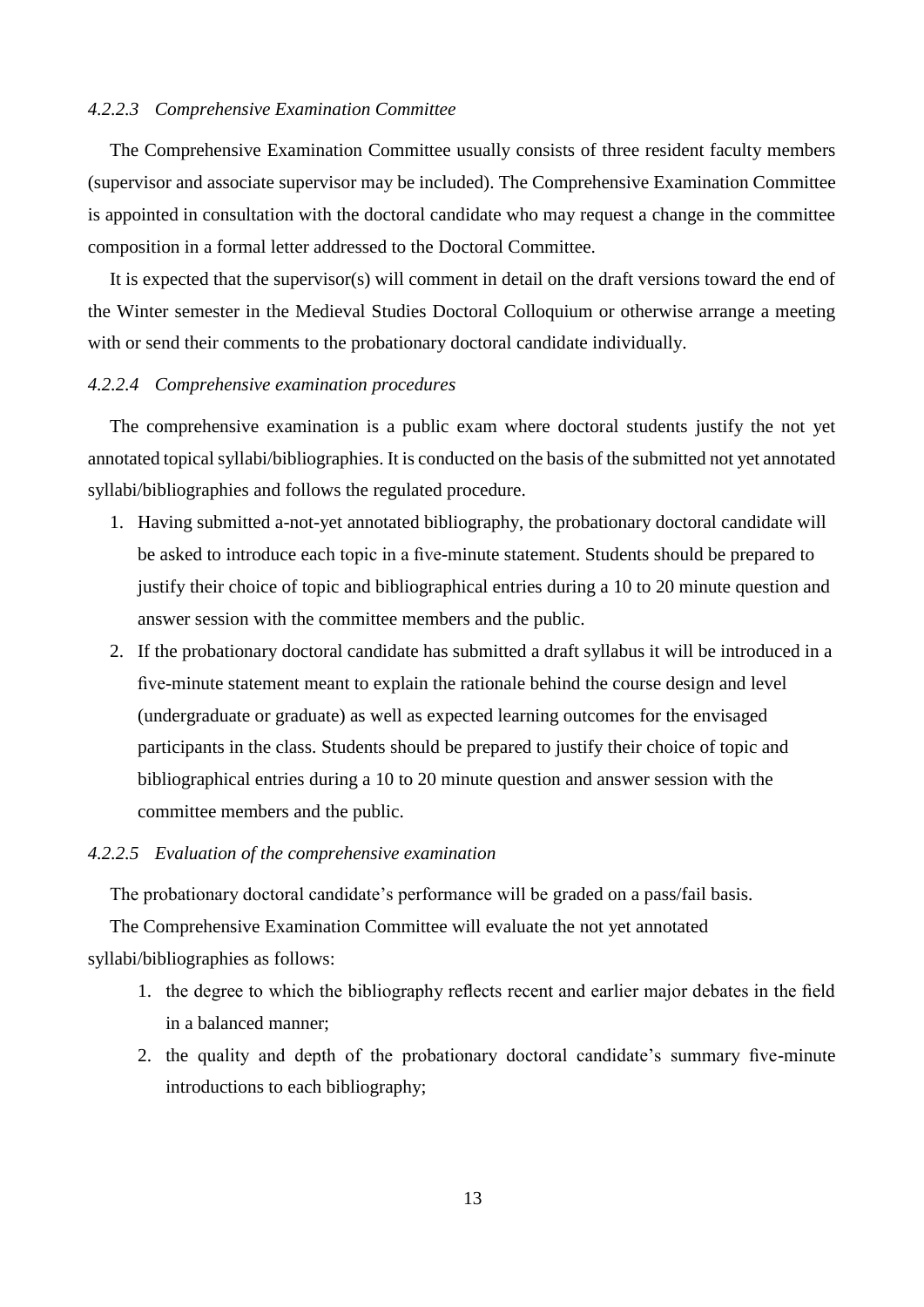3. the degree to which the probationary doctoral candidate proved capable of answering questions pertaining to the wider historical contexts, based on the bibliography in its entirety and major items consciously omitted from it;

Where a syllabus was presented, the Comprehensive Examination Committee will evaluate:

- 1. the degree to which the syllabus succeeds in introducing the students of the targeted level to the chosen field while reflecting recent and earlier major debates in this field in a balanced manner;
- 2. the degree to which the brief objective summary of the assigned readings does justice to the weekly topic;
- 3. the quality and depth of the probationary doctoral candidate's summary five-minute introduction to each syllabus;
- 4. the degree to which the probationary doctoral candidate proved capable of answering questions pertaining to the wider historical context, based on the syllabus in its entirety and major items consciously omitted from it;

## *4.2.2.6 Postponing and retaking the comprehensive examination*

A probationary doctoral candidate will not normally be allowed to postpone the comprehensive examination. However, where there are compelling personal reasons, a request may be submitted to the Doctoral Committee to postpone the comprehensive examination. In this case, the examination will usually be held during the beginning of the following academic year.

The comprehensive examination may be retaken only once and before the Spring session of the second year of doctoral studies. Students wishing to retake the comprehensive examination should signal their intention to the Doctoral Committee. Failure to pass the comprehensive examination on the second occasion will result in immediate ex-matriculation.

## *4.2.3 Dissertation prospectus defense*

The dissertation prospectus defense is a public exam held before the probationary doctoral candidate's Dissertation Prospectus Defense Committee. It requires the probationary doctoral candidate to present the list of questions to be explored with a tentative outline and the research bibliography.

## *4.2.3.1 Dissertation prospectus defense schedule*

Dissertation prospectus defenses are scheduled at the beginning of June. The precise date is announced one month before the exams. The final dissertation prospectus must be submitted one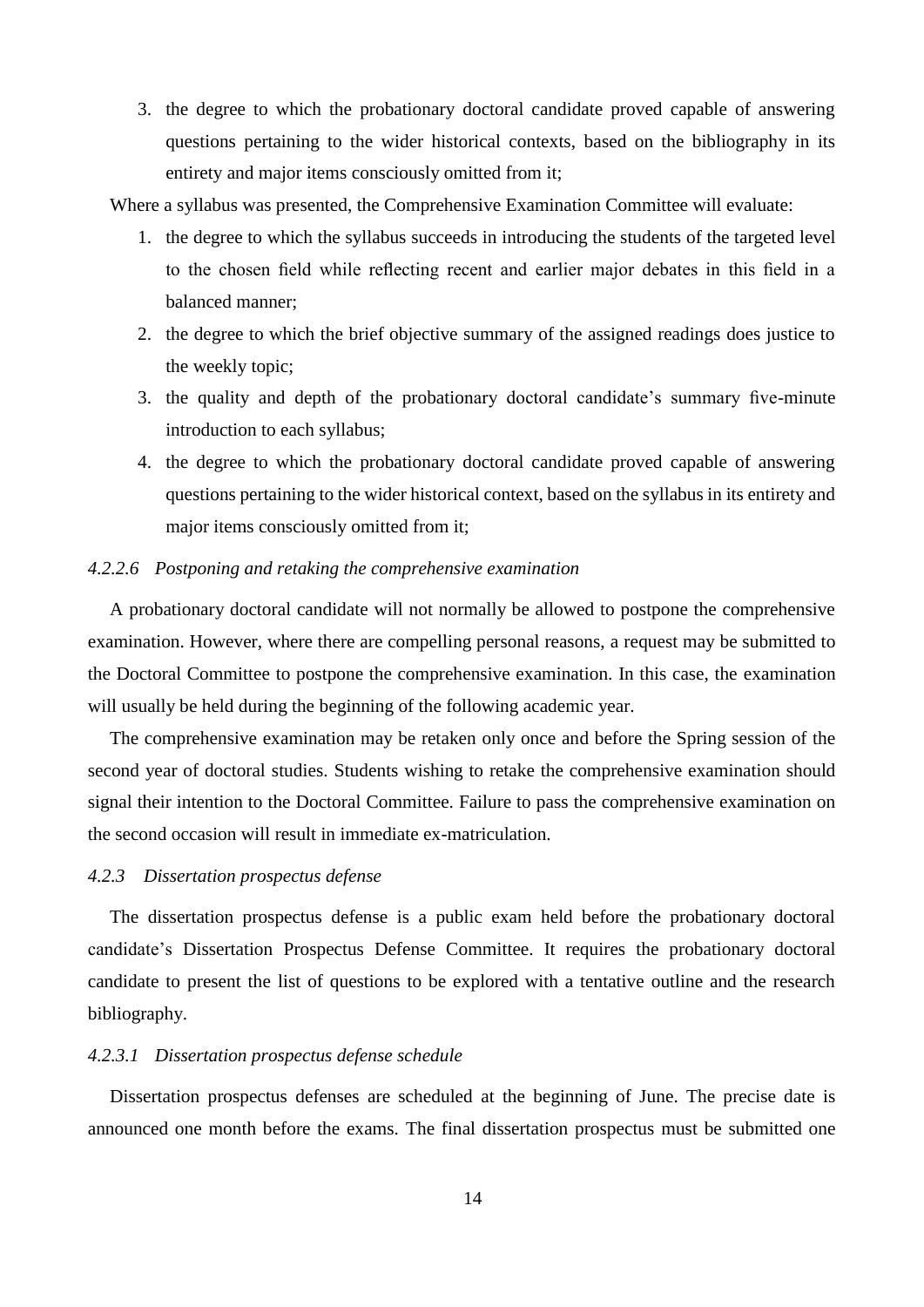month before the day of the dissertation prospectus defense to allow sufficient time for external and internal examiners to evaluate the prospectus.

External readers will be approached following discussions between the doctoral student and supervisor(s). The name(s) and affiliation(s) should be submitted to the doctoral coordinator who will issue a formal letter of invitation.

The external reader(s) will usually not be present on this occasion but should be requested to submit their comments in writing at least one week prior to the scheduled dissertation prospectus defense.

## *4.2.3.2 Dissertation prospectus format*

The dissertation prospectus must contain the following elements:

- 1. a description and justification of the proposed topic;
- 2. a review of the relevant scholarship;
- 3. a specific, detailed, and annotated list of the primary sources to be studied and interpreted;
- 4. a set of questions to be explored or working hypotheses to be tested plus a detailed account of the theories and methodologies to be applied. The account must demonstrate how these theories are connected to the topic as well as show how methodologies are connected to the data being used;
- 5. a tentative outline;
- 6. an exhaustive research bibliography specifying literature that has been, or will be, consulted.

While the length of the prospectus may vary; a maximum of 8,000 words of text plus five to eight pages of bibliography will usually do justice to the task.

## *4.2.3.3 Dissertation Prospectus Defense Committee*

The Dissertation Prospectus Defense Committee consists of the chair and two resident faculty members (the supervisor(s) may be among them), and one or two external readers, who may or may not be present.

The Dissertation Prospectus Defense Committee is appointed in consultation with the doctoral candidate who may request a change in the committee composition in a formal letter addressed to the Doctoral Committee.

## *4.2.3.4 Dissertation prospectus defense procedures*

The defense begins with a short oral presentation (around ten minutes) by the probationary doctoral candidate, followed by questions from committee members concerning the quality of the proposed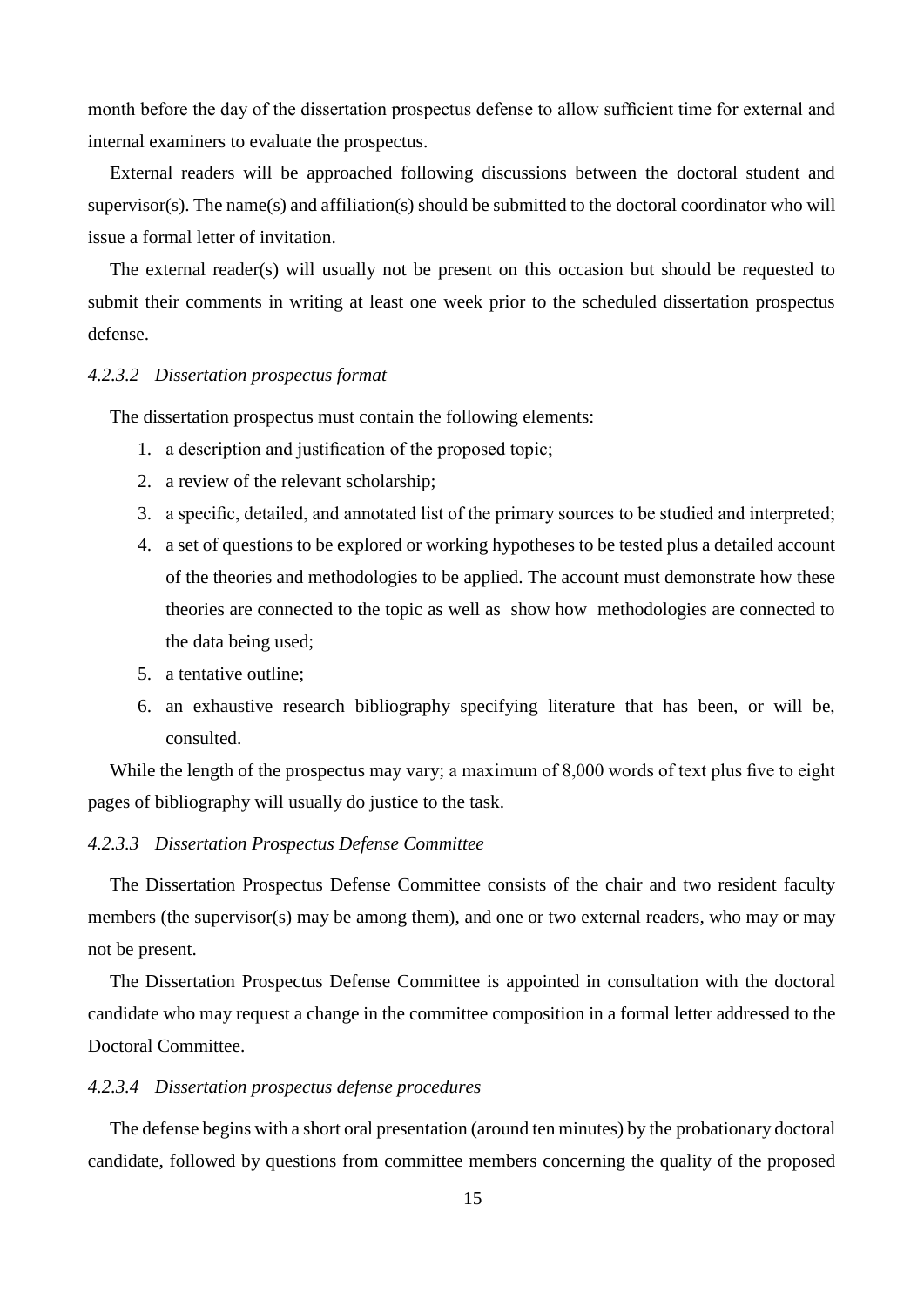dissertation project, its feasibility, and the probationary doctoral candidate's ability to complete it over the period granted by CEU. The following should be considered: research skills, familiarity with scholarly issues in the context of the dissertation, etc.

#### *4.2.3.5 Dissertation prospectus evaluation*

The probationary doctoral candidate's performance will be evaluated as a pass/fail.

The Dissertation Prospectus Defense Committee will evaluate the prospectus defense as follows:

- 1. The quality of the presentation. It is to the student's advantage if they do not read their presentation but speak freely;
- 2. How well the student responds to questions;
- 3. How aware the student is of what sources are relevant, available and accessible;
- 4. How well the student connects their data to the theoretical construct(s) they intend to employ;
- 5. How well do their methodologies link the data to the theory.
- 6. How well the student argues the feasibility of the topic for the research and writing time available;

Probationary doctoral candidates may be asked to rewrite their prospectuses and/or acquire some necessary skills before being admitted to doctoral candidate status. The Dissertation Prospectus Defense Committee will set a deadline by which the revisions need to be re-submitted for approval by the committee chair.

The committee may also determine that the dissertation prospectus defense needs to be repeated on the basis of this revised prospectus. In this case, the committee will set a deadline by which these revisions must be re-submitted. The Doctoral Committee will schedule a new prospectus defense, preferably no later than the Fall semester following the unsuccessful prospectus defense.

## *4.2.3.6 Postponing and re-taking the dissertation prospectus defense*

A probationary doctoral candidate will not normally be allowed to postpone the dissertation prospectus defense. However, where there are compelling personal reasons, a request may be submitted to the Doctoral Committee to postpone the prospectus defense. In this case, the defense will usually be held during the pre-session of the subsequent academic year or the beginning of Fall semester.

The dissertation prospectus defense may only be repeated once. Failure to defend the prospectus on this second occasion will result in immediate ex-matriculation.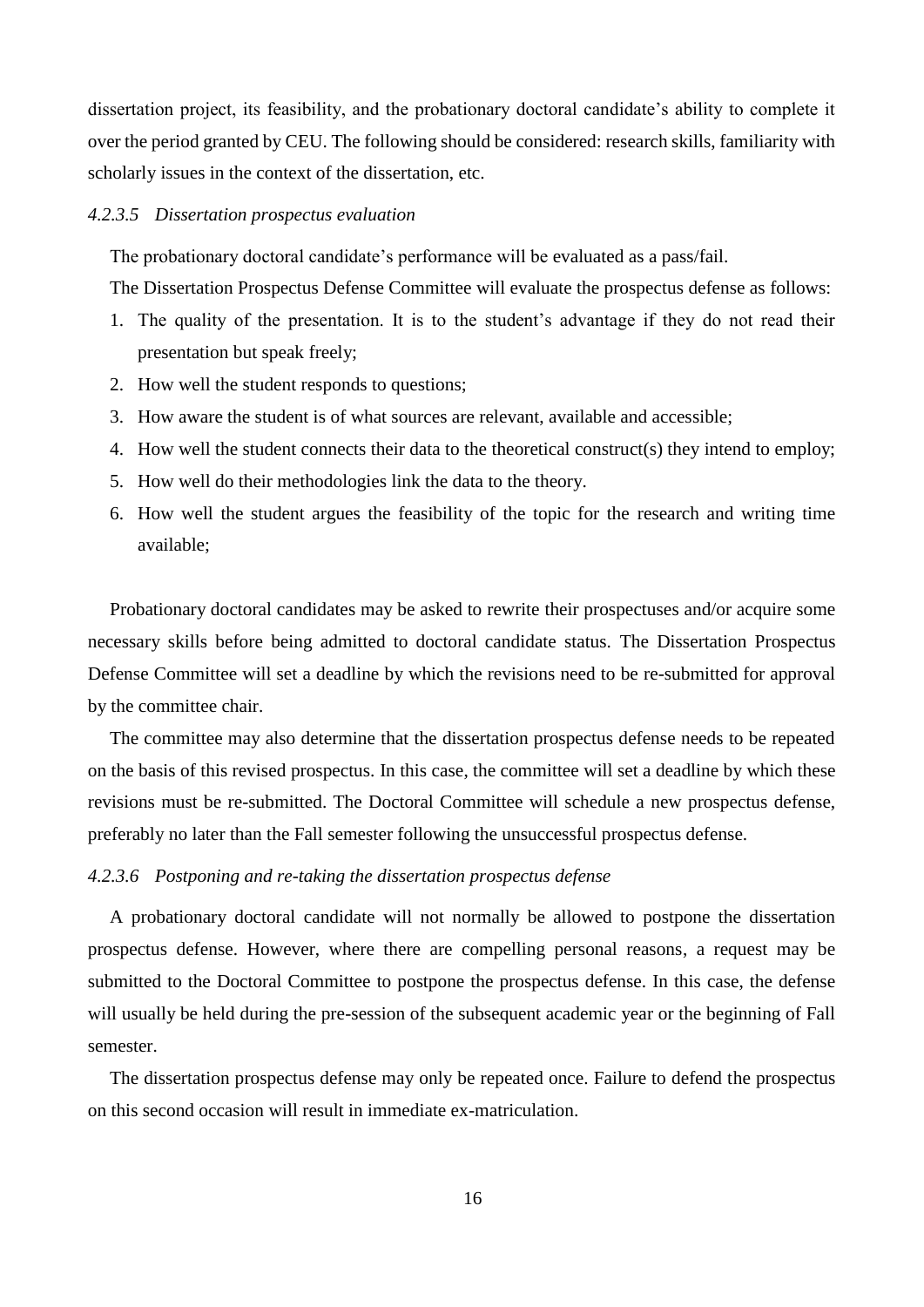## *4.2.4 Complex examination*

The complex examination is a public exam held before the doctoral candidate's Complex Examination Committee. Doctoral candidates must pass the exam at the end of their second year of studies. In order to become eligible for taking the complex examination, doctoral candidates must collect a minimum of ninety (ECTS 90) credits and achieve an average GPA of at least 3.5.

- First year: 20 course credits should be collected
- Mandatory examinations: 5 credits for successfully passing the comprehensive examination, 5 credits for successfully defending the dissertation prospectus,
- Second year: 15 course credits should be collected as follows: 4 credits for active participation in the Doctoral Seminar/Colloquium, 4 credits for attending PhD level mandatory elective topical courses, 4 credits for consultation with the supervisor(s), 3 credits for elective courses.

## *4.2.4.1 Complex examination schedule and re-take*

The complex examination will take place in May with one re-take option in the same academic year in June. Failure to pass the complex examination on this second occasion will result in immediate ex-matriculation from the Hungarian doctoral degree program.

## *4.2.4.2 Complex examination format and procedure*

The complex examination consists of two parts and follows the regulated procedure.

## General knowledge examination

The general knowledge examination within the field of Interdisciplinary Medieval Studies based on a pre-set bibliography already justified during the comprehensive examination takes place during the first part of the examination. The doctoral candidates compile the pre-set bibliography in consultation with their supervisor(s) and the Doctoral Committee will approve it at the end of the first year of enrollment. The pre-set annotated bibliographies will focus on two broad topics – a theme for a potential monograph or a one-semester seminar – within the field of Interdisciplinary Medieval Studies other than the doctoral student's dissertation topic. These topics may fall into two categories: a) a chronological focus on some significant aspect(s) of the Middle Ages; b) a geographic focus on a specific, larger region of the medieval world.

1) Dissertation prospectus development and research presentation

The dissertation prospectus development and research presentation begins with a short oral presentation (around ten minutes) by the doctoral candidate, followed by questions concerning the development and growth of the dissertation project. The doctoral candidates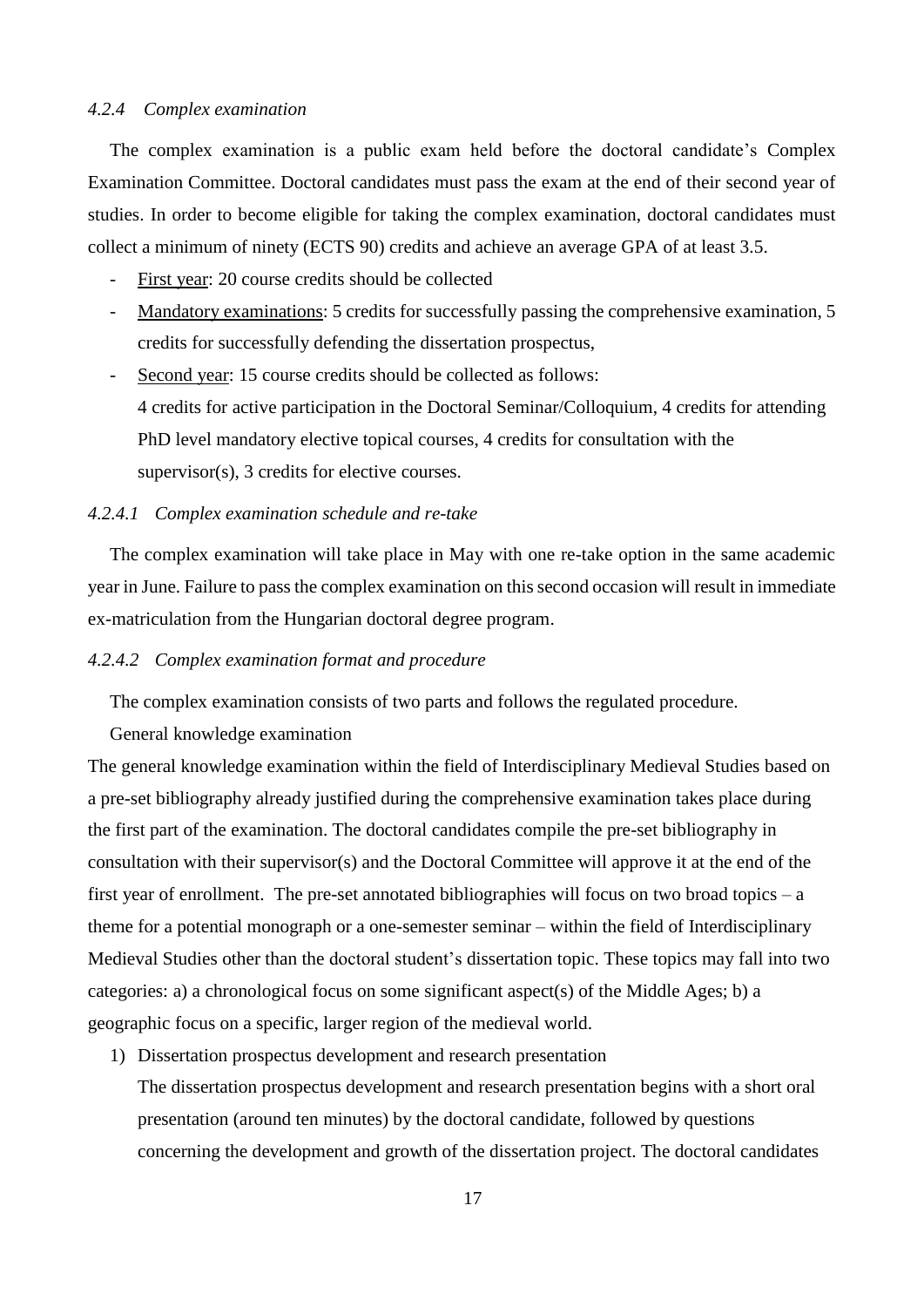should be prepared to discuss the dissertation project's continued feasibility, their acquired research skills, and their familiarity with the most recent scholarly debates within the context of the evolving dissertation. Doctoral candidates are also requested to present a research schedule demonstrating that they will be able to finish the dissertation within the required time frame for their chosen degree program.

## *4.2.4.3 Complex Examination Committee*

The Complex Examination Committee has at least three members. All members must have a doctoral degree. The supervisor(s) of the doctoral candidate cannot be member(s) of the Complex Examination Committee. At least one-third of the Complex Examination Committee should be external to CEU. The chair of the Complex Examination Committee must be an "*egyetemi tanár*", a Professor Emerita/us, a habilitated "*egyetemi docens*", or a professor/researcher possessing the title Doctor of the Hungarian Academy of Sciences (DSc). The Complex Examination Committee is appointed in consultation with the doctoral candidate who may request a change in the committee composition in a formal letter addressed to the Doctoral Committee. The Complex Examination Committee is appointed by the UDC based on the recommendation of the Doctoral Committee.

## *4.2.4.4 Evaluation of the Complex Examination*

The two sections of the Complex Examination are evaluated separately but the student will receive only one final grade. The outcome of the Complex Examination is announced immediately after the examination. The Complex Examination is not connected to the final evaluation of the doctoral dissertation.

The Complex Examination Committee will evaluate the general knowledge of the doctoral student as follows:

- 1. Whether the annotated bibliography reflects recent and earlier major debates in the field in a balanced manner;
- 2. How well the annotations do justice to the summarized items;
- 3. The quality and depth of the probationary doctoral candidate's summary five-minute introductions to each bibliography;
- 4. How well the probationary doctoral candidate answered questions pertaining to the wider historical contexts, based on the bibliography in its entirety and major items consciously omitted from it;
- 5. How well the probationary doctoral candidate answered questions on specific items in the bibliography;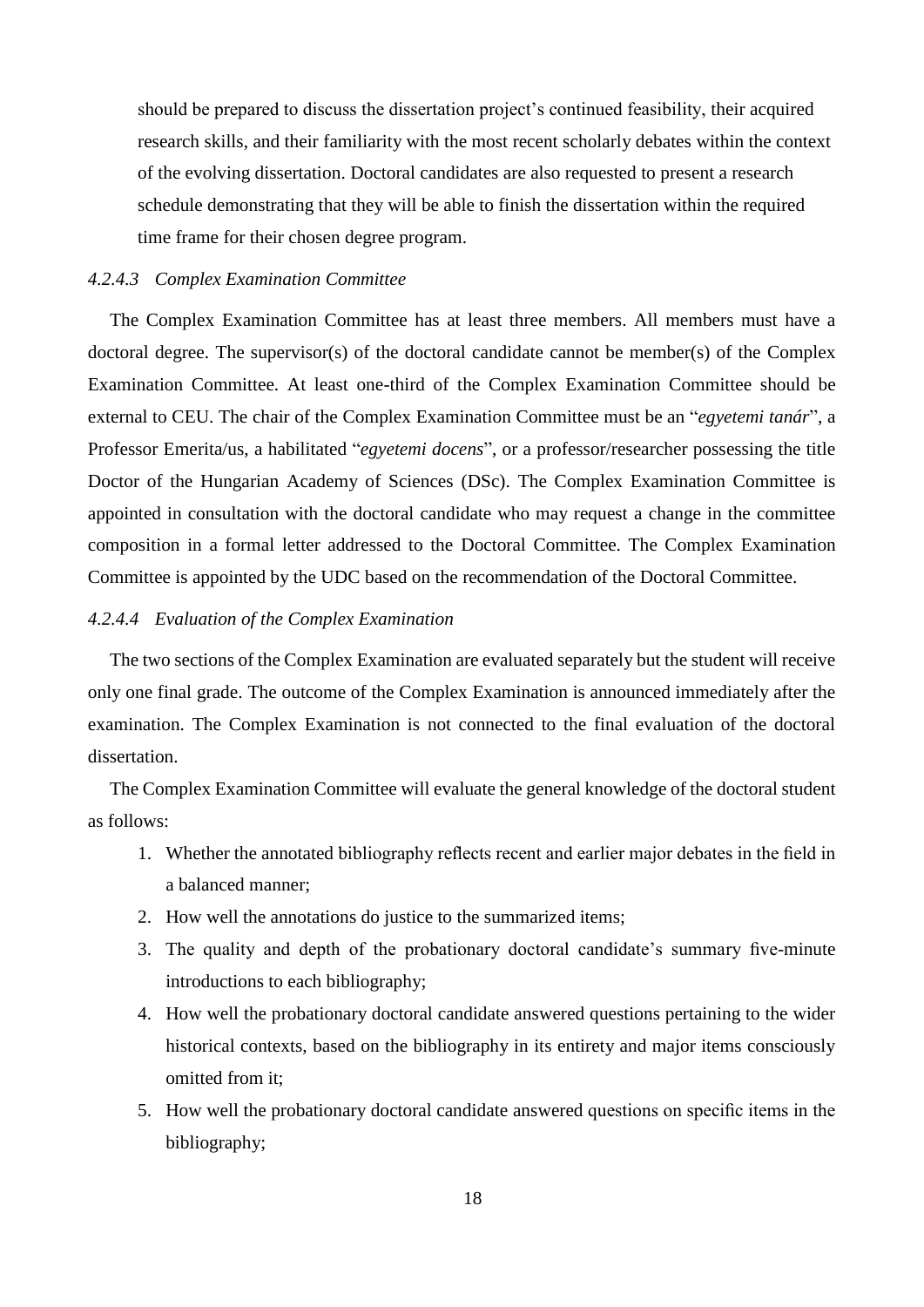6. How well the probationary doctoral candidate structured their arguments and recognized methodological problems, etc.

Where a syllabus is presented, the Complex Examination Committee will evaluate:

- 1. How well syllabus introduces the students of the targeted level to the chosen field while reflecting recent and earlier major debates in this field in a balanced manner;
- 2. How well the brief objective and summary of the assigned readings does justice to the weekly topic;
- 3. The quality and depth of the probationary doctoral candidate's summary five-minute introduction to each syllabus;
- 4. How well the probationary doctoral candidate answered questions pertaining to the wider historical context, based on the syllabus in its entirety and major items consciously omitted from it;
- 5. How well the probationary doctoral candidate answered questions on specific assigned readings in the syllabus, the structure of their arguments and methodological problems, etc.
- 6. Altogether, the didactic aspects of the syllabus must not account for more than 25 % of the grade.

The Complex Examination Committee will evaluate the dissertation prospectus development and research presentation section on the basis of:

- 1. the description and justification of the dissertation prospectus development;
- 2. the review of the most recent relevant scholarship;
- 3. the review of any newly acquired research skills
- 4. the review of the research schedule;

## *4.2.5 Language skills*

## *4.2.5.1 Latin examination*

Doctoral students must pass a written, not previously seen, translation paper in post-classical Latin comparable to the "Level One Toronto Medieval Latin Proficiency Test" (i.e., four paragraphs of different types of texts to be translated within 180 minutes without using a dictionary). Students may re-take the Latin examination twice. Failure to pass the test on the third occasion will result in immediate ex-matriculation.

Doctoral students who have acquired sufficient knowledge of classical or post-classical Latin at an institution other than CEU, as documented by an academic transcript, or have gained language proficiency through work on their dissertation (i.e., a critical edition or analysis of Medieval Latin texts), may be exempted from the Latin examination at the discretion of the Doctoral Committee.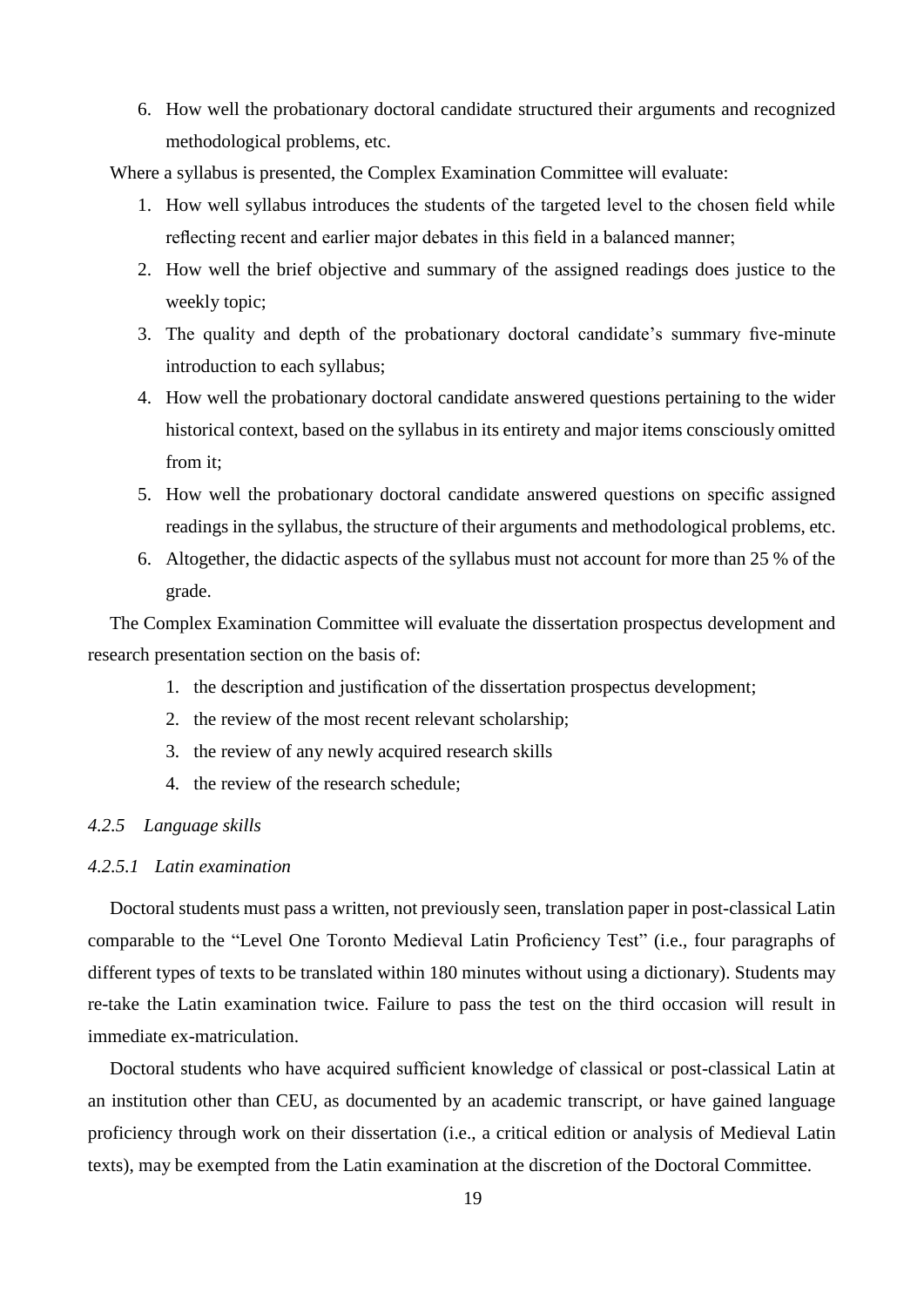A doctoral student interested in taking either Level One or Level Two of the official "Toronto Latin test" (University of Toronto) will be given one opportunity to do so with the fee paid and the test administered by the Medieval Studies Department. Eligibility for this test will be confirmed by the faculty member teaching the preparatory courses for the "Toronto Latin test" in consultation with the doctoral student's supervisor(s).

## *4.2.5.2 Source language (other than Latin) examination*

At the discretion of the principal supervisor, doctoral students may be requested to take a written, not previously seen, translation paper in the main source language or in one of the main source languages necessary to pursue the dissertation project successfully. If set, a not previously seen translation paper takes one hundred and eighty (180) minutes; a dictionary (as specified by the examiner) may be used. Students may sit for the translation paper three times. Failure to pass the paper on the third occasion will result in immediate ex-matriculation.

## *4.2.5.3 Language requirements for those pursuing a Hungarian doctoral degree*

Doctoral students pursuing a Hungarian doctoral degree must produce evidence of an appropriate command of two languages other than their mother tongue ("foreign languages"). Where the documents proving the fulfillment of this requirement fall into the category of documents "equivalent" to the Hungarian state administered language certificates (as detailed below) the doctoral student must submit documentation or information demonstrating the equivalence and are strongly encouraged to produce appropriate documentation as early as possible in their doctoral studies. Doctoral students are responsible for providing the required documentation by the time of the predefense.

Students whose mother tongue is English must produce evidence of appropriate command of the first foreign language upon opting for the Hungarian doctoral degree.

## 1. First foreign language

The first of these languages must be one of the following: Albanian, Arabic, Armenian, Bulgarian, Chinese, Croatian, Czech, English, Estonian, Finnish, French, Georgian, German, Hebrew, Hindi, Hungarian, Italian, Latin, Latvian, Lithuanian, Modern Greek, Old Church Slavonic, Old Greek, Ottoman Turkish, Persian, Polish, Romanian, Russian, Serbian, Slovak, Slovenian, Spanish, Syriac, Turkish, Ukrainian, Yiddish. Evidence of sufficient command of this language can be shown in one of the following ways:

1. English is recognized without further evidence in the case of all non-native speakers of English accepted in a CEU doctoral program.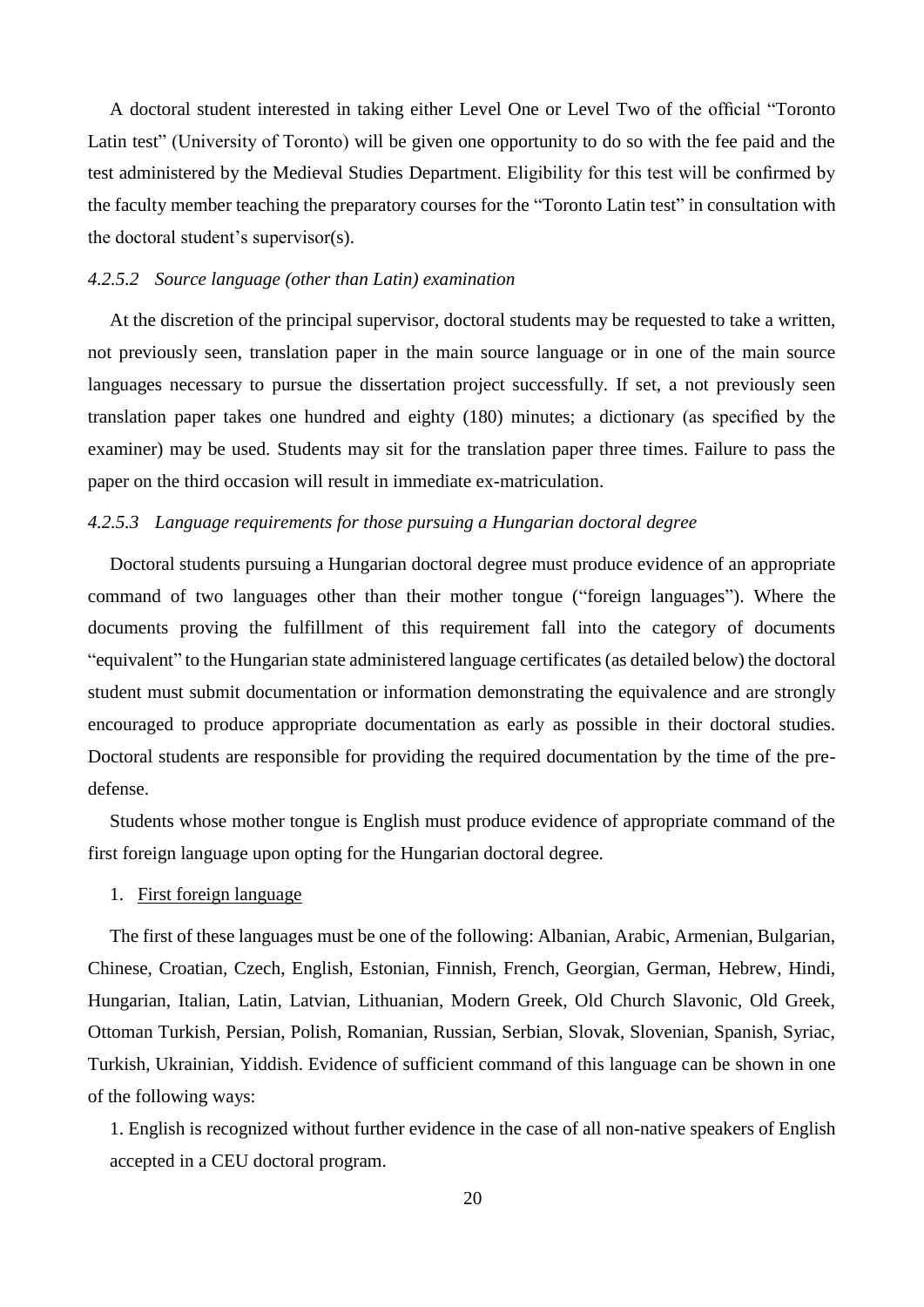2. Hungarian state administered language certificate (or the equivalent), type "B2, intermediate" ("*középfokú*") level or higher.

3. Completion of secondary education in a foreign language.

4. Degree in an accredited higher education institution in a foreign language.

## 2. Second foreign language

Evidence of sufficient command of a second foreign language, to be chosen from any of the languages indicated above, can be shown in one of the following ways:

1. Hungarian State administered language certificate (or equivalent), type "B1, beginner" ("*alapfokú*") level or higher.

2. Evidence of successful completion of a foreign language course in a secondary or higher education institution.

3. Degree in a foreign language in an accredited institution of higher education.

## **4.3 Doctoral candidacy period (research period)**

## *4.3.1 General requirements*

Doctoral students are expected to meet the following obligations:

- 1. to actively participate in the academic life of the Medieval Studies Doctoral Program, for example, regularly attending events organized by the department such as lectures, programs, and workshops as well as contributing to Medieval Radio, etc.;
- 2. to initiate discussions with the supervisor(s) on the type of guidance and comments considered helpful, and to agree to a schedule of meetings which will ensure regular contact;
- 3. to provide (following the second year of the doctoral studies) a written report to the Doctoral Committee and the supervisor toward the end of each academic year (before 31 August), documenting the progress of the work/research as agreed with the supervisor. This report needs to be accompanied by a piece of work of chapter length in order to receive confirmation of status;
- 4. to present their work in the Medieval Studies Doctoral Colloquium in the form of progress reports, research papers, conference papers, or chapter presentations.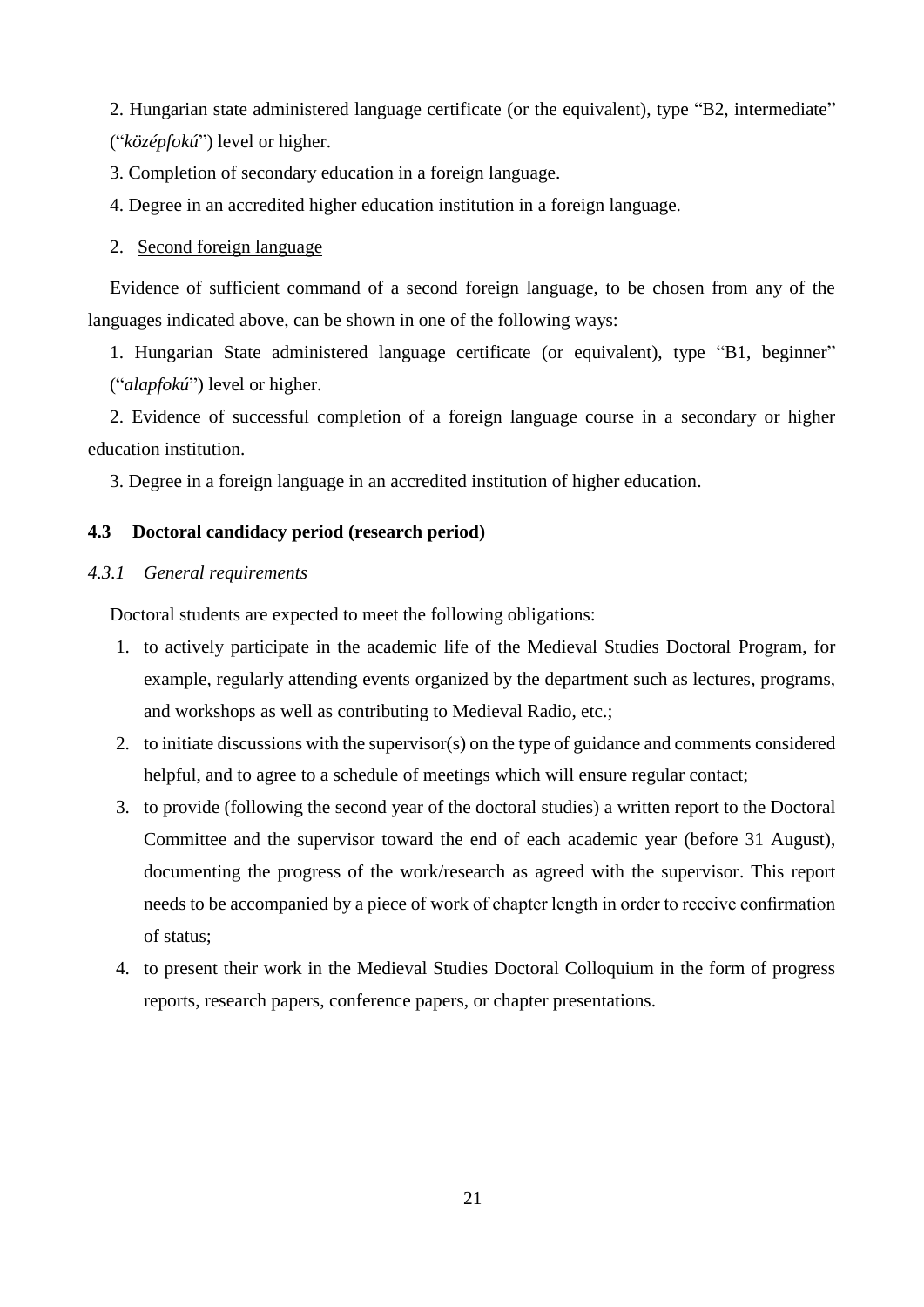They are also expected

- 5. to submit chapters of the dissertation for discussion and feedback according to the schedule agreed upon with the supervisor;
- 6. to ensure that original data and any other original research results are stored properly and made available;
- 7. to fulfill all other obligations prescribed by these regulations.

## *4.3.1.1 Required course credits for those pursuing only the US doctoral degree:*

#### Applicable to those doctoral students enrolled before 1 September 2016

In order to receive a US doctoral degree, doctoral students must collect a minimum of 42 credits (a minimum of 20 credits must be collected during the probationary candidacy period, 5 credits will be granted for the successful completion of the comprehensive examination, 5 credits will be granted for the successful defense of the dissertation prospectus, and the remaining 12 credits must be collected during the doctoral candidacy period).

## Applicable to those doctoral students enrolled after 1 September 2016

In order to receive a US doctoral degree, doctoral students must collect a minimum of 54 credits (a minimum of 20 credits must be collected during the probationary candidacy period, 5 credits will be granted for the successful completion of the comprehensive examination, 5 credits will be granted for the successful defense of the dissertation prospectus, 12 credits will be granted for the successful completion of the complex examination, and the remaining 12 credits must be collected during the doctoral candidacy period).

## *4.3.1.2 Required course credits for those pursuing the Hungarian doctoral degree:*

## Applicable to those doctoral students enrolled before 1 September 2016

In order to receive a Hungarian doctoral degree doctoral students must collect a minimum of 90 CEU [180 ECTS] credits (a minimum of 20 credits must be collected during the probationary candidacy period, and the remaining 70 CEU [140 ECTS] credits must be collected during the doctoral candidacy period in the following three categories: educational activity; teaching activity; academic activity.

## Applicable to those doctoral students enrolled after 1 September 2016

In order to receive a Hungarian doctoral degree doctoral students must collect a minimum of 120 CEU [240 ECTS] credits (a minimum of 20 credits must be collected during the probationary candidacy period, and the remaining 100 CEU [200 ECTS] credits must be collected during the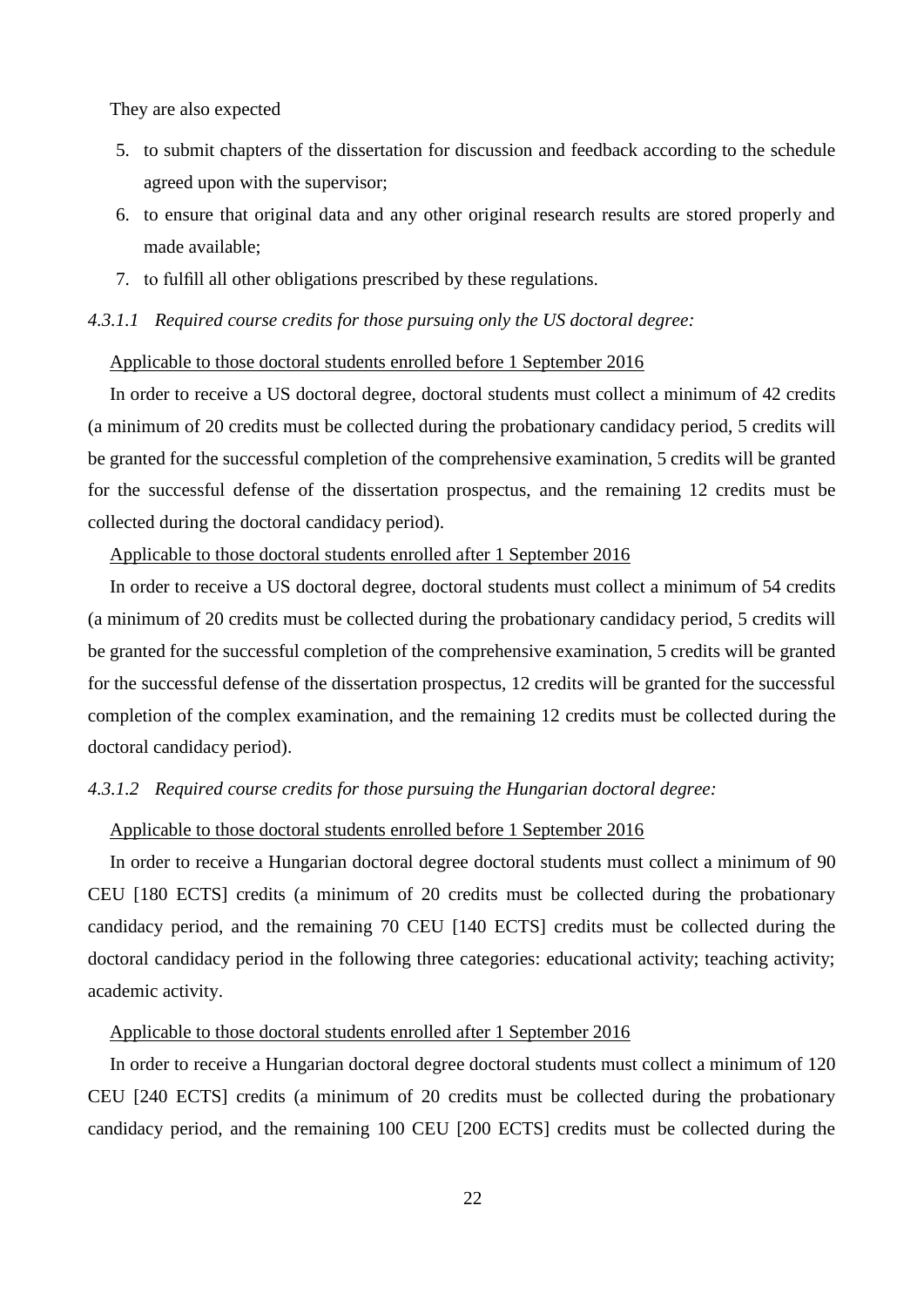doctoral candidacy period in the following three categories: educational activity; teaching activity; academic activity.

## *4.3.1.3 Annual confirmation of doctoral candidate status*

Once doctoral candidate status is obtained, it is the duty of the doctoral student to confirm this status toward the end of each year of enrollment by demonstrating proper progress of the doctoral dissertation project. This regulation pertains to the whole period of enrollment and is not limited to the period when the doctoral student receives a stipend from CEU.

It is the responsibility of each doctoral student to monitor their enrollment status. **CEU automatically charges a yearly enrollment fee for each doctoral student unless a change of status form is officially submitted to the Registrar's Office.** 

Any fees occurring from failure to report change of status will be the responsibility of the student to pay. List of possible disenrollment categories are available in.

The doctoral candidate demonstrates progress

- 1. by submitting a detailed annual progress report of the doctoral activities during the past academic year with a forecast of the next, starting from the end of the second year of enrollment. A form is provided on the departmental website.
- **2.** At least from their third (3) year of enrollment doctoral candidates, together with their annual progress report must also submit a chapter including footnotes and bibliography. A copy of this chapter should be submitted to the supervisor(s) and the doctoral coordinator. **Failure to submit this chapter will result in immediate evaluation of the student's candidate status.**
- 3. The deadline for submitting the annual progress report and chapter is the middle of August each year.

Supervisors should submit their reports on the students' progress report by 30 September each year.

The annual progress reports will be evaluated by the doctoral candidate's supervisor(s). If major problems arise with the work of a doctoral student, the supervisor(s) should notify the Doctoral Committee. In such cases, the Doctoral Committee will meet to discuss what actions need to be taken. They may write a follow-up letter with suggestions for improvement. This letter should be signed by both the principal supervisor and the student. Failure to comply with recommendation of the Doctoral Committee will result in immediate ex-matriculation.

## *4.3.2 Educational, teaching, and academic activities*

Credits can be earned as enrolled CEU students or as visiting or non-degree student at another recognized university or institution of higher education. For credit transfer rules consult CEU's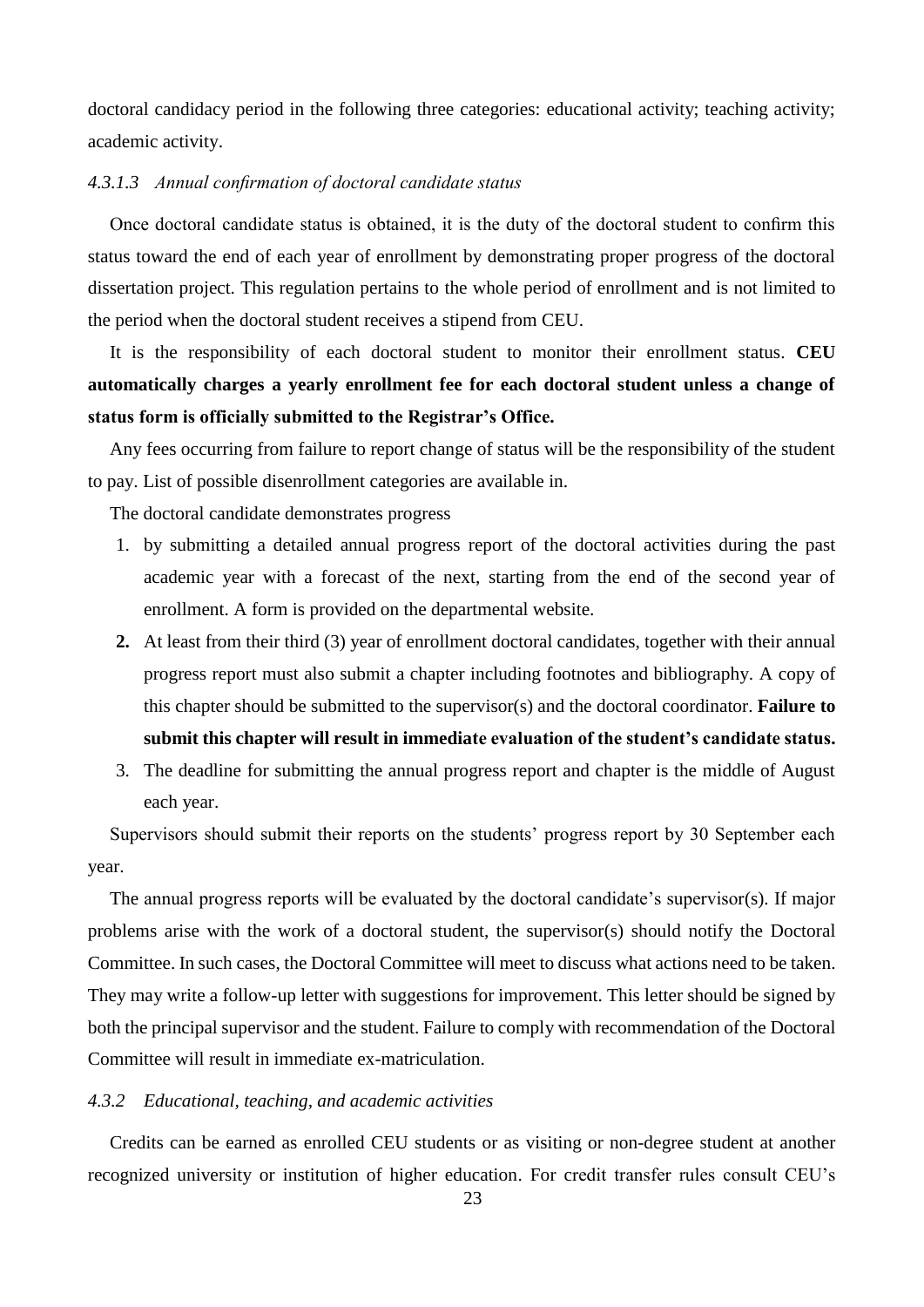Transfer of credit policy (Annex 2 to the Student Rights, Rules, and Academic Regulations). **For those pursuing the HUNG doctoral degree, all credits should be earned within a maximum of four (4) years.**

*4.3.2.1 Educational activity: Mandatory credits*

- 1. Medieval Studies Doctoral Colloquium;
- 2. PhD level mandatory elective topical courses;
- 3. advanced research methodology courses
- 4. dissertation prospectus defense
- 5. comprehensive examination
- 6. complex examination
- 7. academic practica
- 8. mandatory teaching practice [only HUNG]
- 9. dissertation research and annual progress reports [only HUNG]
- 10. consultation with the supervisor(s) [only HUNG]

## *4.3.2.2 Academic practica*

Over the course of the doctoral candidacy period, a doctoral student will select four (4) academic practica supervised by resident faculty. Each practicum will be worth one (1) credit.

- 1. The goal of an academic practicum is to provide insights into professional and practical skills that cannot be acquired from course work, but will be useful for the doctoral student's future academic career, such as conference/workshop organization or participation in a research project, etc. Types of practica which have been offered include Academic program organization;
- 2. Course materials development and teaching practice;
- 3. Departmental archive and library development;
- 4. International relations network co-ordination;
- 5. Publication and editorial practices;
- 6. Research resources and bibliography;
- 7. Visual resources: collection and implementation.

The workload of an academic practicum must not greatly exceed 24 hours (that is, two hours per week over the twelve weeks of the semester, or five hours per day over one week of the research break). Doctoral candidates will rotate their choices and may only repeat any type of practicum once. All four Academic Practica should be completed *before* the submission of the dissertation for predefense and documented with the relevant form.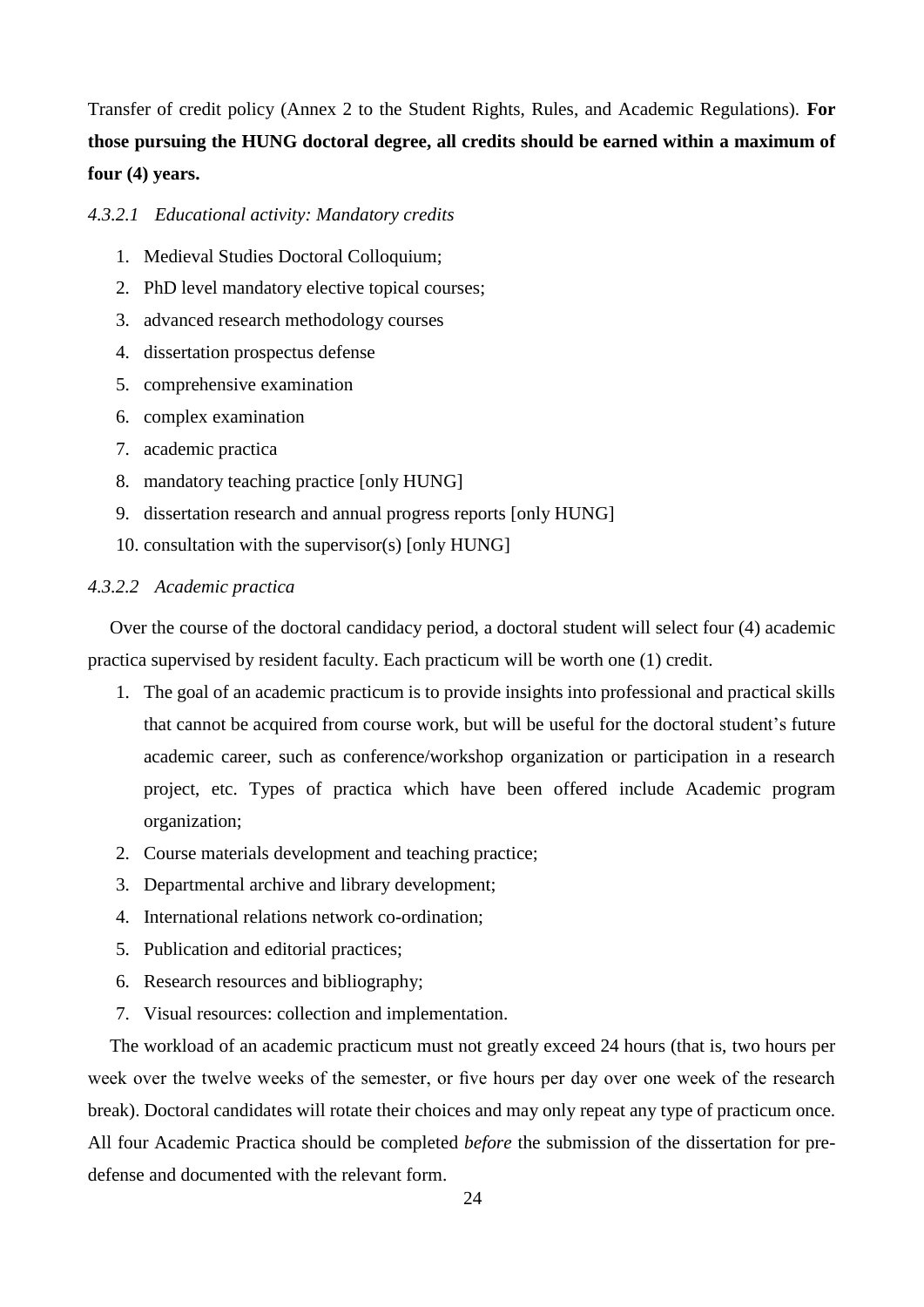Merely clerical or language editing tasks should not be part of an academic practicum.

## *4.3.2.3 Optional credits*

- 1. any number of credits can be collected from PhD level elective topical courses.
- 2. participation in conferences [only HUNG]
- 3. participation in research projects [only HUNG]
- 4. independent teaching practice
- 5. independent study

Those who cannot earn certain optional credits should make sure to earn enough credits by participating in more PhD level elective topical courses or independent study units.

### *4.3.2.4 Teaching activity*

## For the Hungarian doctoral degree only: mandatory

Doctoral students pursuing the Hungarian doctoral degree must acquire a minimum of four (4) credits for completing their teaching practice exclusively at CEU as Teaching Assistants in agreement with the Doctoral Committee. They are encouraged to acquire further experience for additional credits either under the auspices of the Medieval Studies Department or at another recognized higher education institution in agreement with the Doctoral Committee. It will be at the discretion of the Doctoral Committee to assess the credit value of the course taught in higher education institutions other than CEU.

Once such teaching opportunities have been completed, doctoral students must submit the relevant form with the following mandatory documentary supplements:

- 1. course syllabus;
- 2. bibliography;
- 3. certificate that the course appeared in the university's course offering;
- 4. evaluation of the course if the institution provides it.

Although teaching experience is not required for the US-accredited doctoral degree, it is highly recommended in view of academic career options.

During the first year of doctoral studies, probationary doctoral candidates will explore with their supervisor(s) the possibility of acting as a Teaching Assistant at Master's level during the second or third year of doctoral studies (following successful transfer of status).

It is the doctoral candidates' responsibility to draft the syllabus with due assistance from the coteaching supervisor, reflecting on the learning outcomes in particular, and providing their share of the reading assignments; during the class, Teaching Assistants will be present and run a minimum of four (4) one-hundred-minute classes at their own discretion, with the supervisor present and providing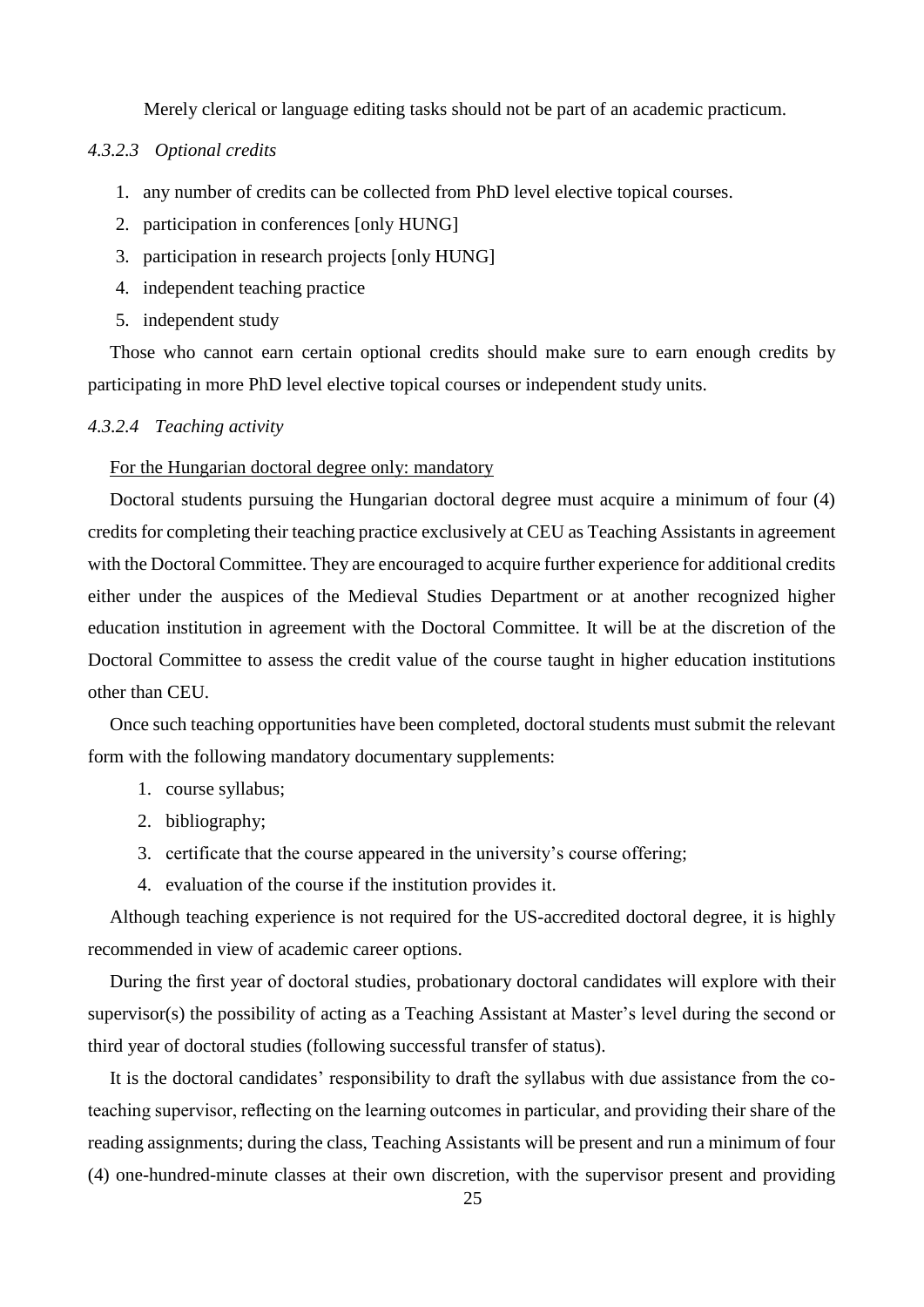feedback. The joint preparation and teaching of this class will count in fulfillment of the four-credit requirement.

Teaching completed prior to entering the doctoral program cannot be counted for credit.

## *4.3.2.5 Academic Activities*

#### *Publications*

## For the Hungarian doctoral degree only: mandatory

Doctoral students pursuing a doctoral degree accredited in Hungary should submit at least three (3) scholarly publications and can acquire a minimum of twelve (12) credits. Scholarly publications dated prior to entering the doctoral program cannot be counted for credit. In order to receive such credits doctoral students are required to submit those publications they wish considered for credit in both hard copy and electronic versions to the Doctoral Committee which will, in consultation with the supervisor(s), award credits as follows:

- 1. for an article published in a journal of local, regional or national circulation: two to six (2-6) credits;
- 2. for an article in an on-line peer-reviewed journal or academic blog four to six (4-6) credits;
- 3. for an article published in a peer-reviewed journal of international circulation: four to six (4-6) credits;
- 4. for a seminal article of the latter kind: up to eight (8) credits. Any monographs (including source editions) will be reviewed individually; those written in languages with regional circulation will normally carry a minimum of six (6) credits;
- 5. for those written in an acknowledged language of international academic exchange carry a minimum of six (6) credits.

The exact number of credits awarded is at the discretion of the Doctoral Committee to be reconfirmed by the Head of the Doctoral School of History.

## *Conference paper presentation and/or participation*

#### For the Hungarian doctoral degree only: optional

Doctoral students pursuing a doctoral degree accredited in Hungary should acquire maximum six (6) credits from conference participation. In order to receive these credits, any paper presented by the doctoral student that is to be considered for credit must be submitted in an electronic version to the Medieval Studies Doctoral Committee. In consultation with the supervisor(s), the credits will be awarded as follows:

1. for a paper presented at a regional conference: two (2) credit;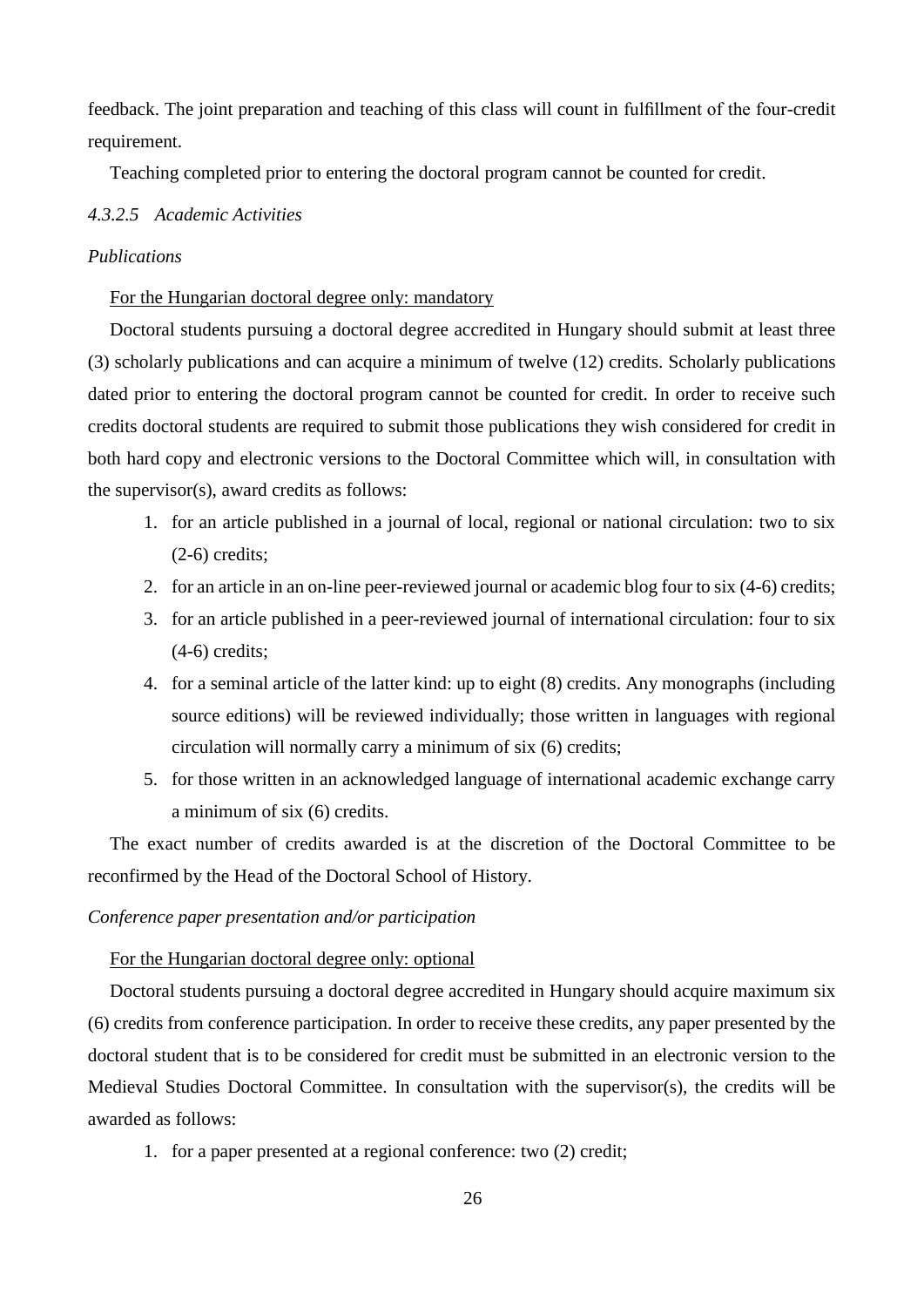- 2. for a paper presented at an international conference: three (3) credits;
- 3. for an invited paper presented at an international conference: four (4) credits.

The exact number of credits awarded is at the discretion of the Doctoral Committee to be reconfirmed by the Head of the Doctoral School of History.

## *Participation in research projects*

#### For the Hungarian doctoral degree only: optional

Doctoral students pursuing a doctoral degree accredited in Hungary may acquire maximum six (6) credits for participation in research projects. In order to receive such credits, a report of the project's objective and the doctoral student's tasks, duties, and results should be submitted to the Doctoral Committee which will, in consultation with the supervisor(s), award credits as follows:

The exact number of credits awarded is at the discretion of the Doctoral Committee to be reconfirmed by the Head of the Doctoral School of History.

## *4.3.3 Doctoral Awards*

#### *4.3.3.1 CEU Academic Achievement Award for First-year Doctoral Students*

These awards are meant to reward outstanding coursework and performance during the comprehensive examination.

Eligibility: GPA of at least 3.8 or the highest placements in the department; outstanding performance at the comprehensive examination

## *4.3.3.2 Award for Advanced Doctoral Students*

These awards rewards outstanding student research.

Eligibility**:** completion of a significant portion of research that serves as the basis of the dissertation and scholarly presentation of tangible results that directly stem from the research (a draft chapter, a paper); GPA of at least 3.5 or the highest placements in the department. Students who had been awarded the CEU Academic Achievement Award for First-Year Doctoral Students can also be nominated.

## *4.3.3.3 Best Dissertation Award*

These awards, given annually, are intended to recognize important scholarly contributions by graduate students. Dissertations from any discipline that are based on significant original research, raise thought-provoking questions in the field, and open up new perspectives are recognized through this award. The Doctoral Committee especially wants to reward imaginative research that takes an innovative approach in terms of the sources, the methodology and/or the research questions.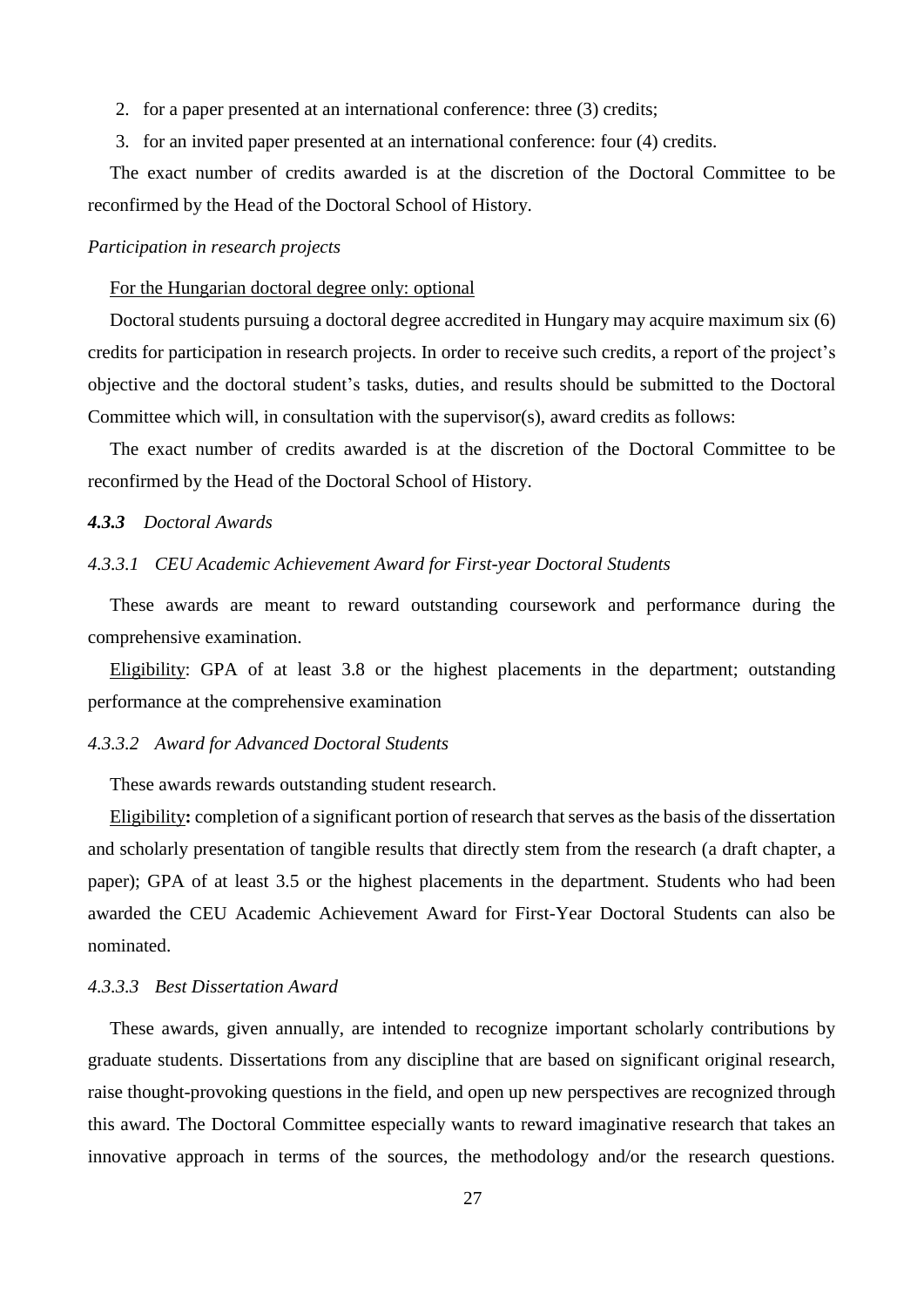Nominations of works that take a broadly understood comparative perspective and use an interdisciplinary approach are especially encouraged as well as those contributing to the understanding and practice of social justice.

Eligibility: doctoral dissertations that were defended during the preceding two years and received a grade *cum laude* or higher are eligible for nomination. Students who had been awarded the Award for Advanced Doctoral Students can also be nominated.

## *4.3.3.4 Departmental nomination process*

In order to make the nomination process as transparent as possible, the Doctoral Committee will create the merit list on the basis of the following: GPA; the student's performance during the comprehensive examination and the dissertation prospectus defense; any papers read at regional and international conferences or graduate student days; publications; commendable academic initiatives, e.g., the organization of a graduate student day, workshop or similar, or (international) pre-doctoral scholarships obtained; and services to the CEU community. The final decision is based on discussions between all members of the Medieval Studies Department faculty.

## **5 Supervision and supervisorial committees**

#### **5.1 Probationary doctoral candidacy period**

# *5.1.1 Appointment of the principal and associate supervisors, the Comprehensive Examination Committee, and the Prospectus Defense Committee*

Upon admission to the Medieval Studies Doctoral Program probationary doctoral candidates will be assigned a supervisor(s) based on the application materials.

Following due consultation with the probationary doctoral candidate the Comprehensive Examination and Prospectus Defense Committees are appointed, preferably by the end of the Winter semester.

## *5.1.2 Duties of the supervisor(s),*

- 1. to encourage probationary doctoral candidates to play a full and active role in the intellectual life of the Medieval Studies Doctoral Program;
- 2. to give regular guidance and prompt feedback about the nature of research and standards expected during the probationary period;
- 3. to help identify suitable topical fields to be covered by the comprehensive examination, and give guidance toward the production of the two topical field surveys required;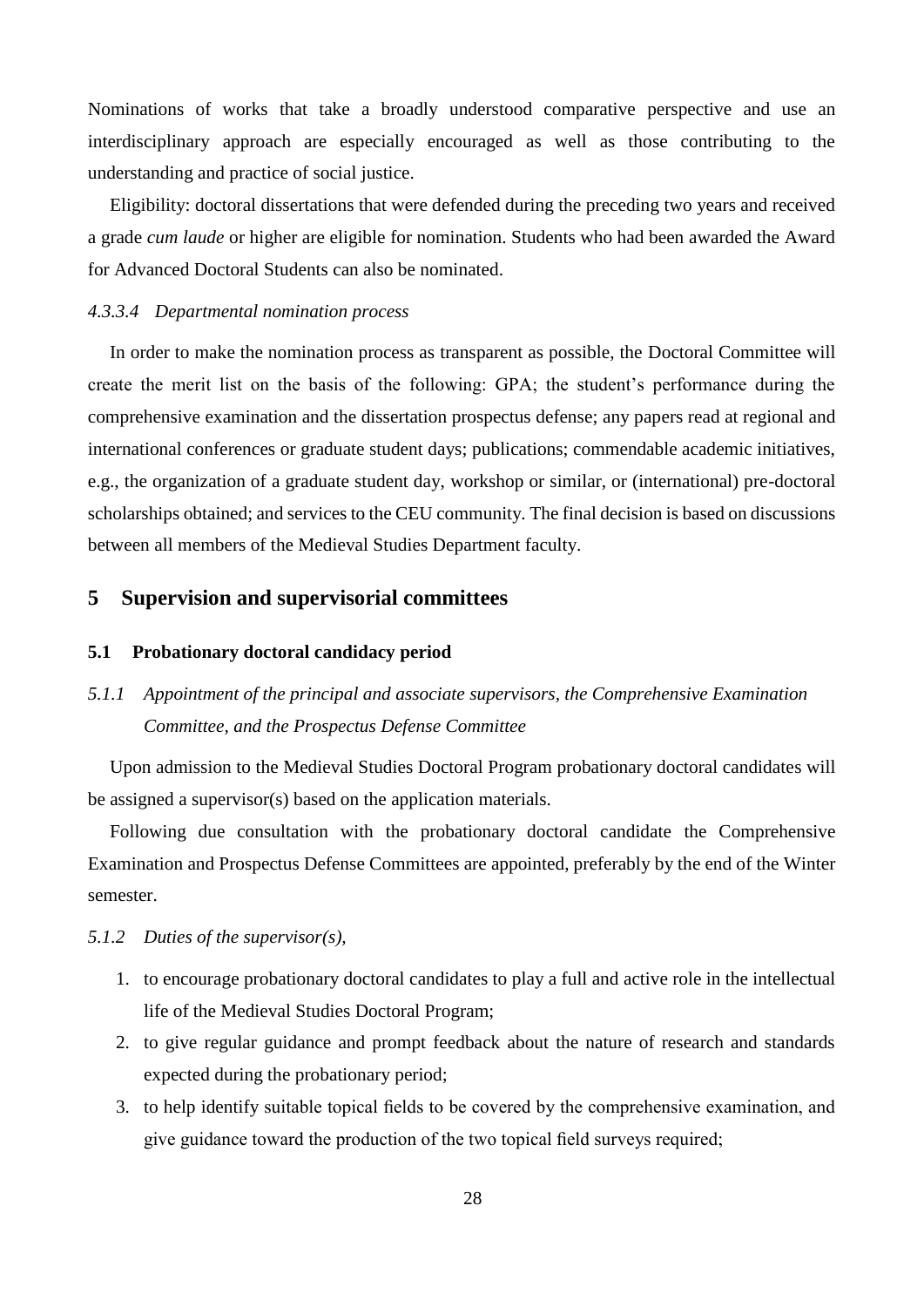- 4. to give detailed advice and guidance toward the timely production of the dissertation prospectus;
- 5. to advise probationary doctoral candidates on any presentations due in the departmental doctoral seminars during the probationary period, if requested, and attend any such presentations;
- 6. to help identify suitable members of the Prospectus Defense, and Comprehensive Examination Committees;
- 7. to help identify suitable mentors for the independent study units, and enquire about their availability;
- 8. to assist in planning and organizing academic activities as pertaining to the Medieval Studies Doctoral Program, especially with regard to teaching experience.

#### **5.2 Doctoral candidacy period**

## *5.2.1 Confirmation of the principal supervisor and the associate supervisor*

No later than one month after a probationary doctoral candidate was transferred to doctoral candidate status, the Doctoral Committee, in consultation with both the doctoral student and the supervisor(s) shall submit the name of the (principal) supervisor of the student to the UDC for approval. Where it can be reasonably assumed that the complexity of the emerging dissertation requires it, or if the supervisor should be absent for a substantial amount of time or become temporarily unavailable, the Doctoral Committee may suggest the appointment of an associate supervisor. The associate supervisor may be an expert in the field external to CEU. Please note that within the Hungarian accredited Doctoral Program any supervisor who fails to fulfill the Hungarian publication requirements can only continue as an associate supervisor. A new, eligible supervisor will be appointed by the Doctoral Committee.

## *5.2.2 Responsibilities of the supervisor, the associate supervisor,*

As a rule, each doctoral student should arrange regular consultations with the supervisor(s).

It is the mutual responsibility of the supervisor(s) and the doctoral students to maintain regular contact at all times. It is also the responsibility of the supervisor(s):

- 1. to encourage the doctoral student to play a full and active role in the intellectual life of the Medieval Studies Doctoral Program;
- 2. to give guidance about the nature of research and standards expected, about the choice of research topic, about the planning of the research program, and about literature and resources;
- 3. to establish a specific research schedule in written form;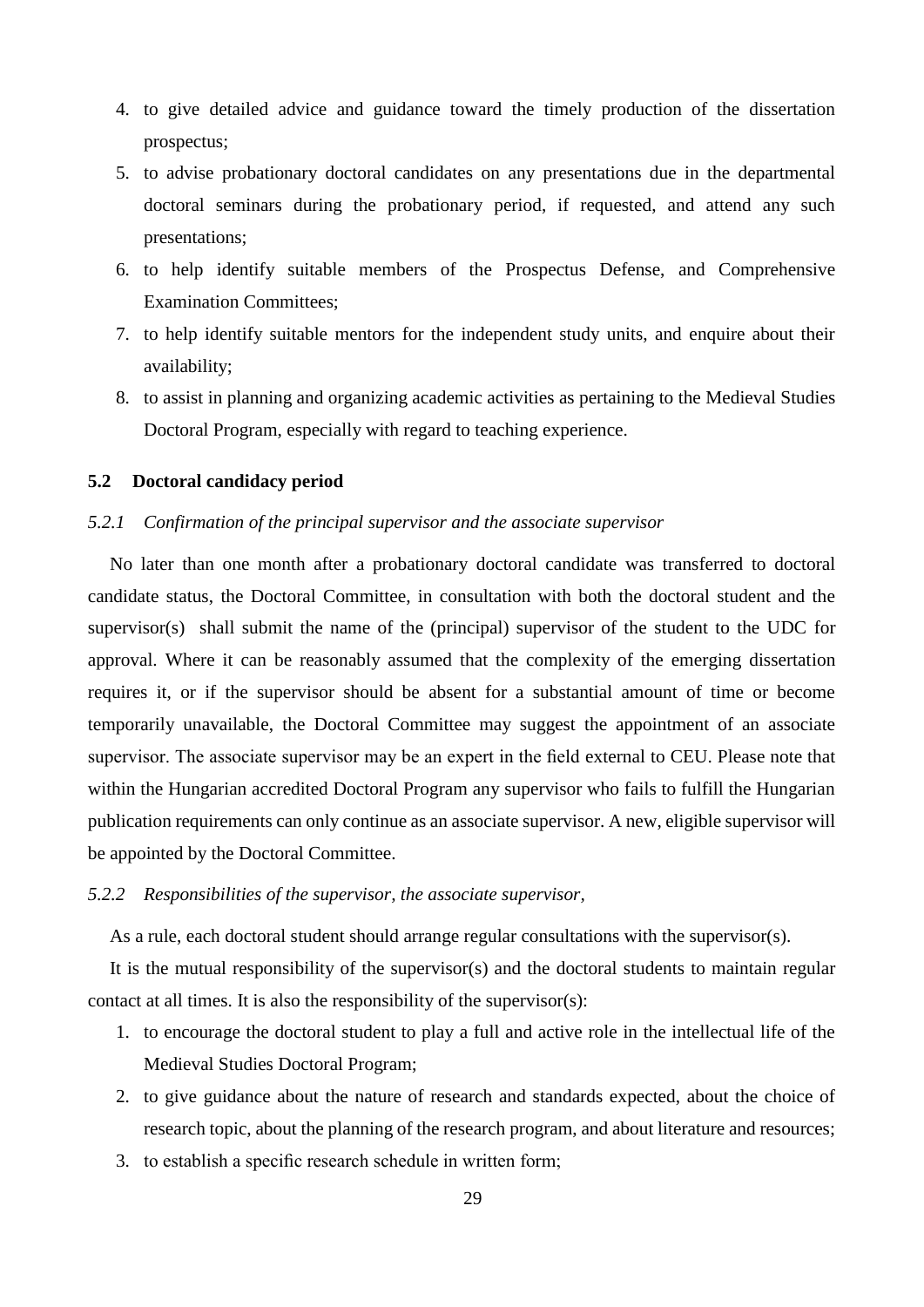- 4. to establish a timetable for frequent regular personal meetings with the student;
- 5. to give detailed advice in order to ensure that the research project and dissertation writing are completed within scheduled time;
- 6. to request regularly pieces of written work and/or research results and return such work with constructive criticism within a reasonable time, informing the doctoral student about the satisfactory or unsatisfactory progress of their work;
- 7. to attend the Medieval Studies Doctoral Colloquium when their supervisees are presenting their "work-in-progress reports";
- 8. to help identify suitable mentors for the independent study units, and enquire about their availability;
- 9. to help the doctoral student present their work at conferences and prepare it for publications;
- 10. to advise and assist the student in finding a suitable host university for study/research abroad under the Doctoral Research Support Grant scheme;
- 11. to give advice how to enter the academic job-market and to prepare for an academic career;
- 12. to fulfill any other duties set out by the Medieval Studies Doctoral Program regulations and guidelines.

## **6 Dissertation submission, Rigorosum, pre-defense, and doctoral defense**

# **6.1 Starting the Doctoral Procedure (only applicable to those doctoral students enrolled before 1 September 2016)**

## For the Hungarian doctoral degree only: mandatory

Doctoral students pursuing a doctoral degree accredited in Hungary must initiate a Doctoral Procedure ("*doktori eljárás indítás iránti kérelem*"). During this procedure doctoral students are termed Doctoral Nominees ("*doktorjelölt*"). On initiating a doctoral procedure the following statement must be signed:

"Currently I have no other doctoral procedure in the same discipline in progress. I did not initiate any doctoral procedure that was rejected during the last two years."

The dissertation must be submitted within two years of the acceptance of the application for a doctoral procedure by the UDC.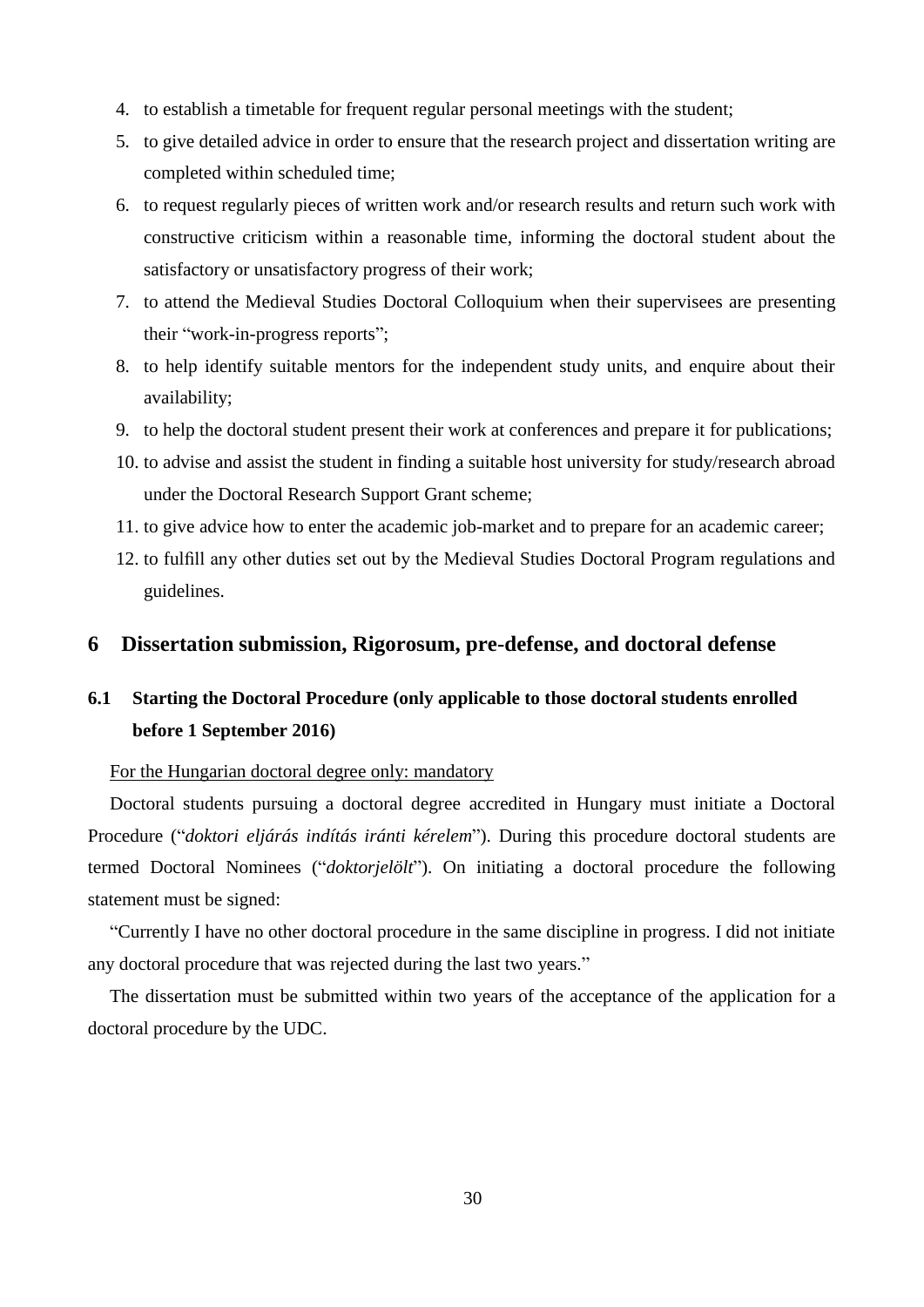# **6.2 Starting the Doctoral Procedure (only applicable to doctoral students enrolled after 1 September 2016)**

Doctoral candidates pursuing a Hungarian doctoral degree are required to submit their dissertations within three (3) years of passing the Complex Examination. In justified cases, this deadline may be extended with one (1) year. Student status may be suspended for a maximum of two semesters during the second part of the Doctoral Training.

#### **6.3 Rigorosum (only applicable to doctoral students enrolled before 1 September 2016)**

## For the Hungarian doctoral degree only: mandatory

The purpose of the Rigorosum("*doktori szigorlat*"), which is an oral examination, is to ensure that doctoral nominees command a thorough knowledge of the field in which the dissertation is to be submitted. Three topics, one main subject and two additional subjects, should be suggested by the doctoral nominee in advance to the departmental Doctoral Committee to be approved by the UDC. The Rigorosum normally takes place together with the pre-defense but in any case before the defense itself.

## *6.3.1 Rigorosum Committee*

The Rigorosum Committee is responsible for conducting the Rigorosum. The Rigorosum is part of the Doctoral Procedure required for earning a Hungarian doctoral degree. The Rigorosum Committee is appointed by the UDC based on the recommendation of the Doctoral Committee. The Rigorosum Committee has at least three members, all of them answering the criteria for core membership in a doctoral school. If the Rigorosum Committee consists of fewer than five members, a maximum of one may be external to CEU. The chair of the Rigorosum Committee must be an "*egyetemi tanár*" or a habilitated "*egyetemi docens*". The Rigorosum Committee evaluates both the viability of the doctoral student's research, and the skills and background knowledge necessary for the completion of the dissertation.

## *6.3.2 Rigorosum procedure*

The Rigorosum usually lasts up to a maximum of one hour and has its own procedure. The result of the Rigorosum must be announced immediately after the Rigorosum.

## *6.3.3 Evaluation of the Rigorosum*

The decision on accepting the Rigorosum is based on the majority voting principle. If the members of the Rigorosum Committee cannot reach a majority decision, the Medieval Studies Doctoral Committee shall appoint two or three additional Rigorosum Committee members within 15 days. The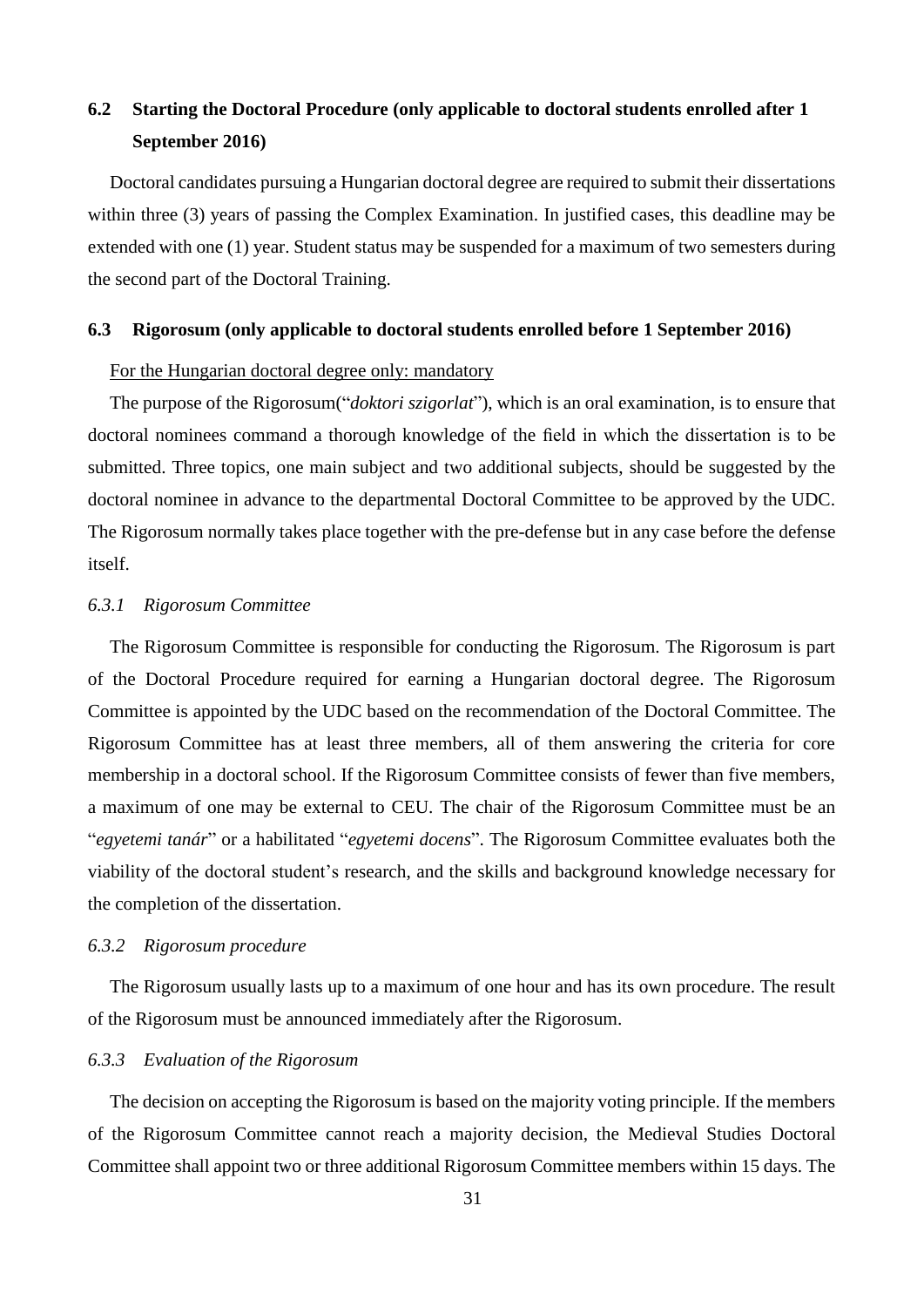enlarged committee must feature an uneven number of members. The Rigorosum will then be repeated within sixty days of the original Rigorosum and the enlarged Rigorosum Committee shall decide whether to accept the Rigorosum by simple majority of the members.

## *6.3.4 Re-taking the Rigorosum*

The Rigorosum can be retaken only once (within the original time limit of two years); failure to pass the second Rigorosum will result in the immediate ex-matriculation of the doctoral nominee.

#### **6.4 Dissertation submission**

In addition to the requirements listed in the CEU Doctoral Regulations the Medieval Studies Doctoral Program requires the title page of the final version of the dissertation to reference Central European University, Budapest; the Medieval Studies Department; additionally, in the case of a dissertation defended also according to Hungarian accreditation, the Doctoral School of History.

The final version of the dissertation must be approved by the supervisor(s) before submission. It only then can be submitted to the Doctoral Committee through the Doctoral Coordinator. Following a successful defense the dissertation must be uploaded to the Electronic Theses Database of CEU.

All doctoral students must submit a dissertation booklet, summarizing the major findings of the dissertation.

Those doctoral students who are pursuing a Hungarian doctoral degree must submit an electronic version of the dissertation to the electronic database of "*Magyar Tudományos Művek Tára*" as well. For this a DOI identification number will be provided in line with international practice.

# *6.4.1 Submission beyond the enrollment period (only applicable to students pursuing a US doctoral degree)*

Doctoral students whose enrollment (including possible extensions) runs out and who have fulfilled all requirements for the doctoral degree with the exception of submitting their dissertation, can apply for re-enrollment at a later date in order to submit their dissertation.

When former doctoral students wish to re-enroll for submitting a dissertation they need to send the completed dissertation to the Doctoral Committee. In the first instance, the program director will approach the former supervisor(s) to evaluate the quality of the dissertation. If the latter is/are unavailable or unwilling to do so, the program director shall see whether academic staff members whose expertise is reasonably close to the dissertation topic are willing to take on this task. In the last instance, it rests with the Doctoral Committee– in consultation with any qualified academic staff member willing to evaluate the dissertation – to decide whether the former student can re-enroll and the dissertation be officially submitted.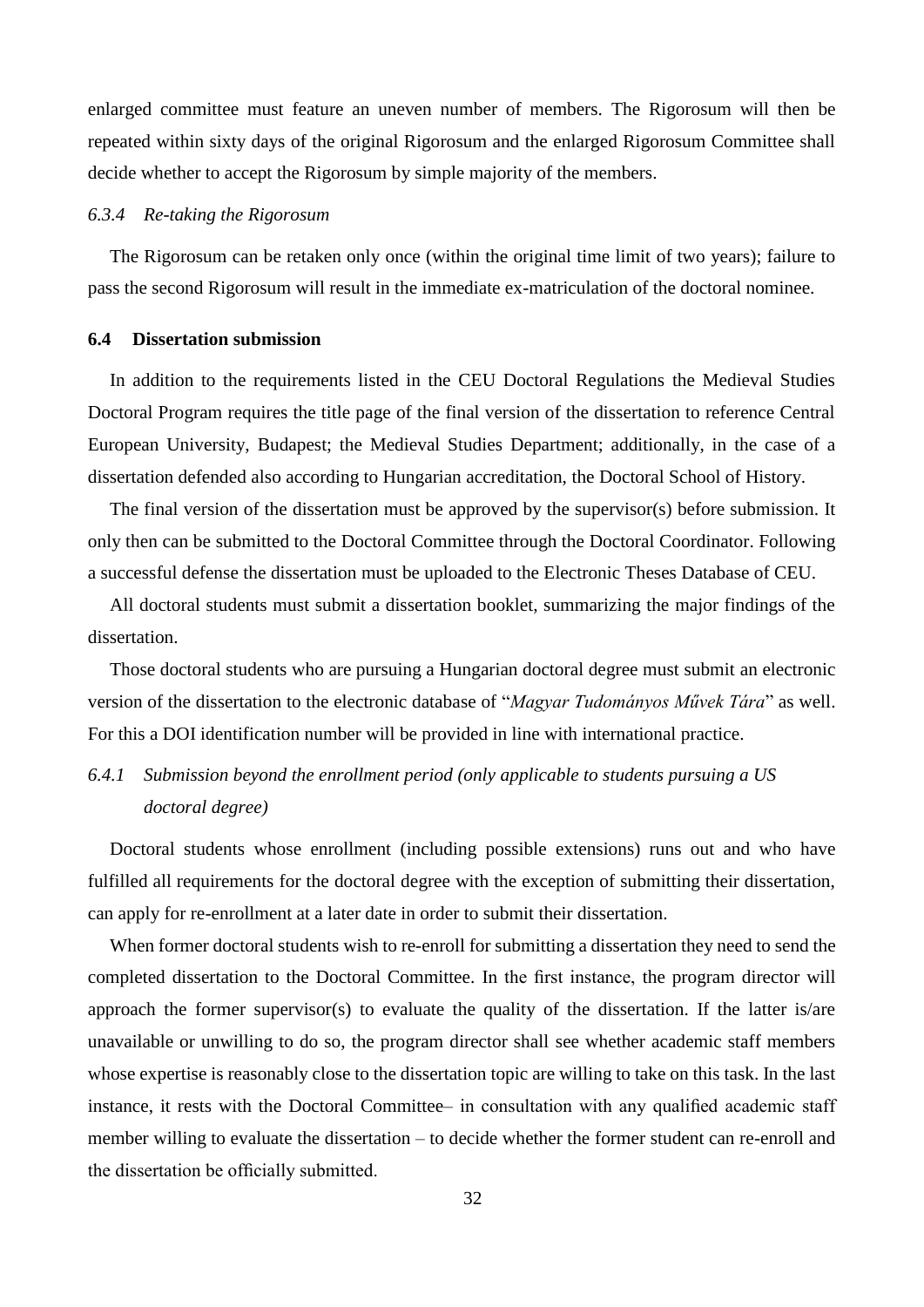If the decision is positive, the student can re-enroll for the purpose of submitting a dissertation after paying the special re-enrollment fee that applies in these cases. From the point of re-enrollment, the usual rules for dissertations apply.

#### **6.5 Dissertation pre-defense**

The Medieval Studies Doctoral Program strongly recommends that a 'pre-defense' be held once the dissertation is complete and approved by the supervisor. Doctoral students should submit their dissertation to the Doctoral Coordinator at least one month prior to the proposed date of the predefense. During the pre-defense, the dissertation will be discussed the same way as during a doctoral defense. The purpose is to give the doctoral student the last round of valuable, constructive criticism and feedback s/he needs to incorporate in the dissertation. The advance preparations for the predefense should be carried out by the principal supervisor who will also check whether the GPA of the doctoral student reaches the minimum required 3.3 average. In cases where the GPA falls below the required level but the expectation is that the dissertation will be of high quality, the Doctoral Committee must consult with the UDC.

## *6.5.1 Pre-defense Committee*

The supervisor(s) jointly with the doctoral student should carefully review the composition of the Pre-defense Committee to insure that examining members will be able to give the maximum insight into any remaining problems with the dissertation.

The Pre-defense Committee comprises the supervisor and two other faculty members along with three in-house readers appointed by the supervisor (doctoral student, alumni, or junior faculty) and one officially invited external reader.

## *6.5.2 Pre-defense procedures*

The pre-defense is regulated by its own separate procedures. The pre-defense is public; there is no time limit on the length of the proceedings.

#### *6.5.3 Evaluation of the pre-defense*

The Pre-defense Committee may evaluate the dissertation as follows:

- 1. The dissertation is accepted for defense in its present state and the doctoral defense procedure may be initiated immediately.
- 2. The doctoral student is requested to introduce minor modifications to the dissertation, which then have to be approved by the supervisor(s) before initiating the doctoral defense procedure.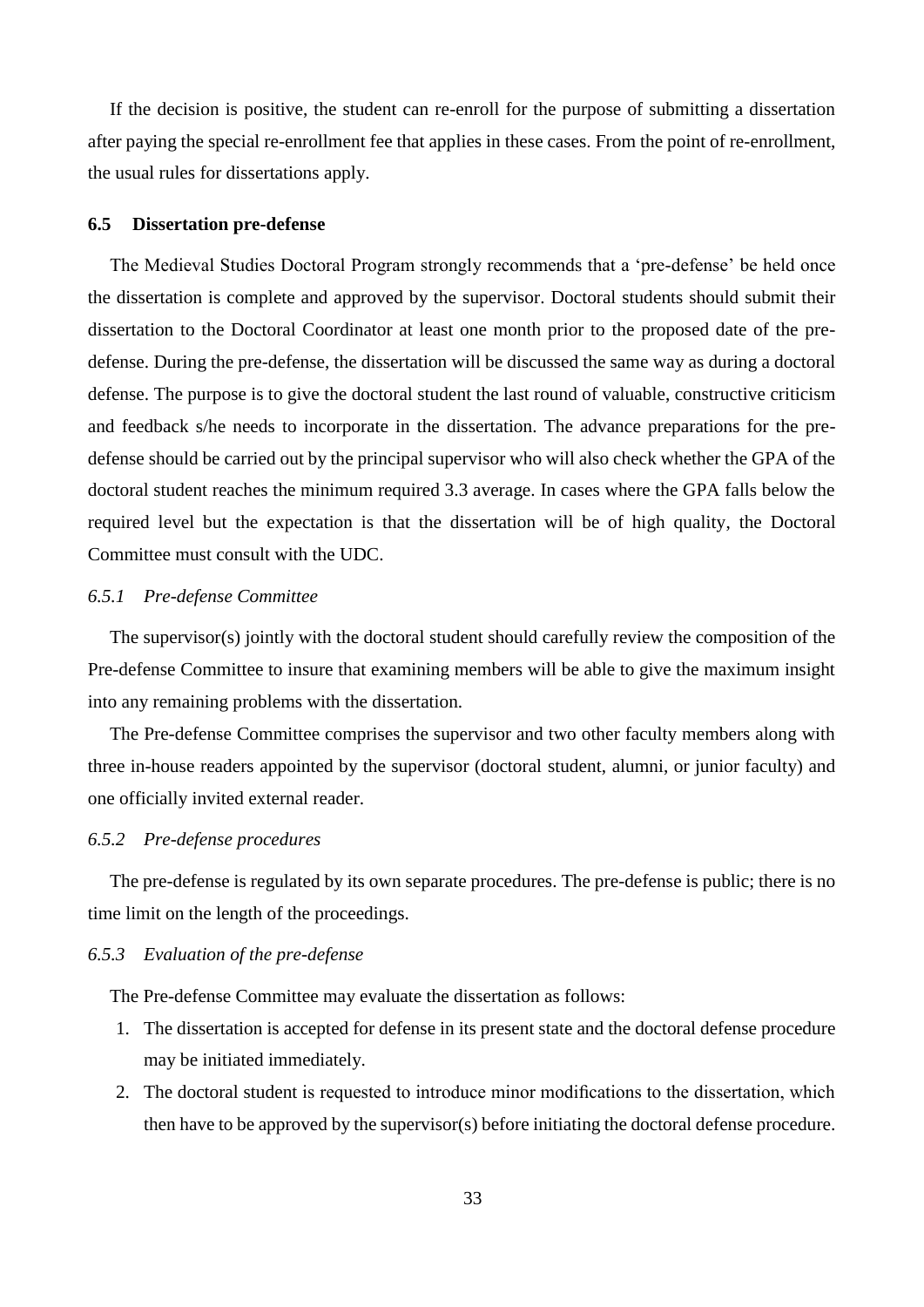Once the dissertation is in its final form, the supervisor(s) will be given one month to approve or reject the changes and initiate the doctoral defense procedure.

- 3. The doctoral student is requested to introduce major modifications to the dissertation. In this case, the dissertation should be re-submitted once these modifications have been carried out.
- 4. The dissertation is not accepted for examination and has to be re-written/-structured in substantial parts. After the doctoral student resubmits the modified dissertation, the supervisor(s) together with the Doctoral Committee will decide whether to accept the dissertation for doctoral defense or recommend awarding an MPhil degree if all other requirements for the doctoral degree have been met.

## *6.5.4 Waiving the pre-defense*

The pre-defense constitutes a right, not an obligation. Doctoral students may therefore request that their pre-defenses be waived in a formal letter addressed to the Doctoral Committee.

## **6.6 Dissertation defense**

The dissertation will be examined by members of the Dissertation Defense Committee in an oral defense open to the public.

The responsibilities of the doctoral student are as follows:

- 1. to initiate the defense procedure using the appropriate form (for the Hungarian doctoral degree only);
- 2. to submit the dissertation at least one month before the proposed date of defense;
- 3. to prepare a dissertation booklet summarizing the content of the dissertation, listing members of the Dissertation Defense Committee, and including a short CV at the end at least two weeks before the defense;
- 4. to ensure that original data and any other original research results are stored properly and made available where necessary;
- 5. to fulfill any other obligations prescribed by the relevant CEU regulations and guidelines;
- 6. to submit proof of the first and second language requirements (for the Hungarian doctoral degree only).

## *6.6.1 Dissertation Defense Committee*

The Dissertation Defense Committee comprises the chair (a faculty member from outside the department), the supervisor(s), and invited faculty members of whom at least one third should be external to CEU. The Dissertation Defense Committee is appointed in consultation with the doctoral candidate who may request a change in the committee composition in a formal letter addressed to the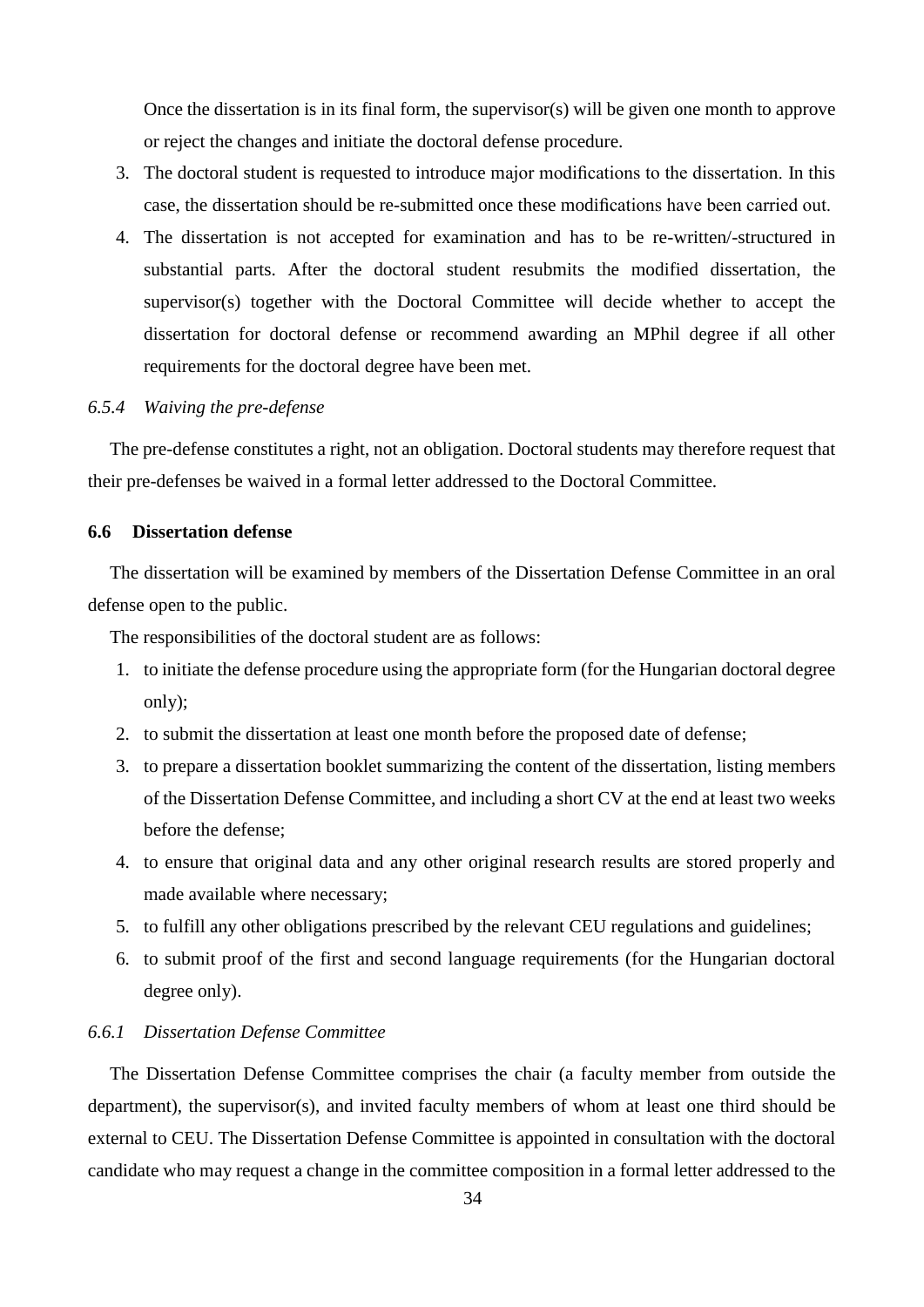Doctoral Committee. The external reader(s) actually present at the doctoral defense may be part of the voting Dissertation Defense Committee as external member(s).

Under US accreditation, principal and associate supervisors may be voting members of the Dissertation Defense Committee. Under Hungarian accreditation, supervisor(s) cannot vote.

## *6.6.2 Dissertation defense procedure*

The dissertation defense is regulated by its own special procedures. It usually lasts around two hours.

#### *6.6.3 Evaluation of the doctoral defense*

To satisfy degree requirements, the dissertation must make a significant and original contribution to the understanding of the subject and must demonstrate the capacity of the doctoral student to carry out independent, original research of high quality.

Each member of the Dissertation Defense Committee is requested to indicate whether

- 1. the dissertation makes a significant original contribution to and significantly advances the understanding of the subject with which it deals;
- 2. the dissertation demonstrates that the doctoral student is capable of carrying out independent research in accordance with internationally accepted standards, firmly and convincingly based on previous research carried out in the field;
- 3. the format and literary presentation follows academic norms within the particular field;
- 4. the dissertation or parts thereof are worthy of publication.

The assessment of at least two external readers, presented in written form, will also contribute to the overall evaluation process.

## *6.6.4 Acceptance of the doctoral dissertation*

The Dissertation Defense Committee decides with a majority vote on the acceptance of the dissertation defense and the grading of the dissertation.

The Dissertation Defense Committee may decide in the following ways:

- 1. That the doctoral student be awarded the degree without further modification in the dissertation;
- 2. That the doctoral student be awarded the degree subject to modifications in the dissertation. In this case, the Dissertation Defense Committee must nominate one or two of its members to approve of the changes in writing within three months of resubmission (without a new defense being organized);
- 3. That the doctoral student not be awarded the degree.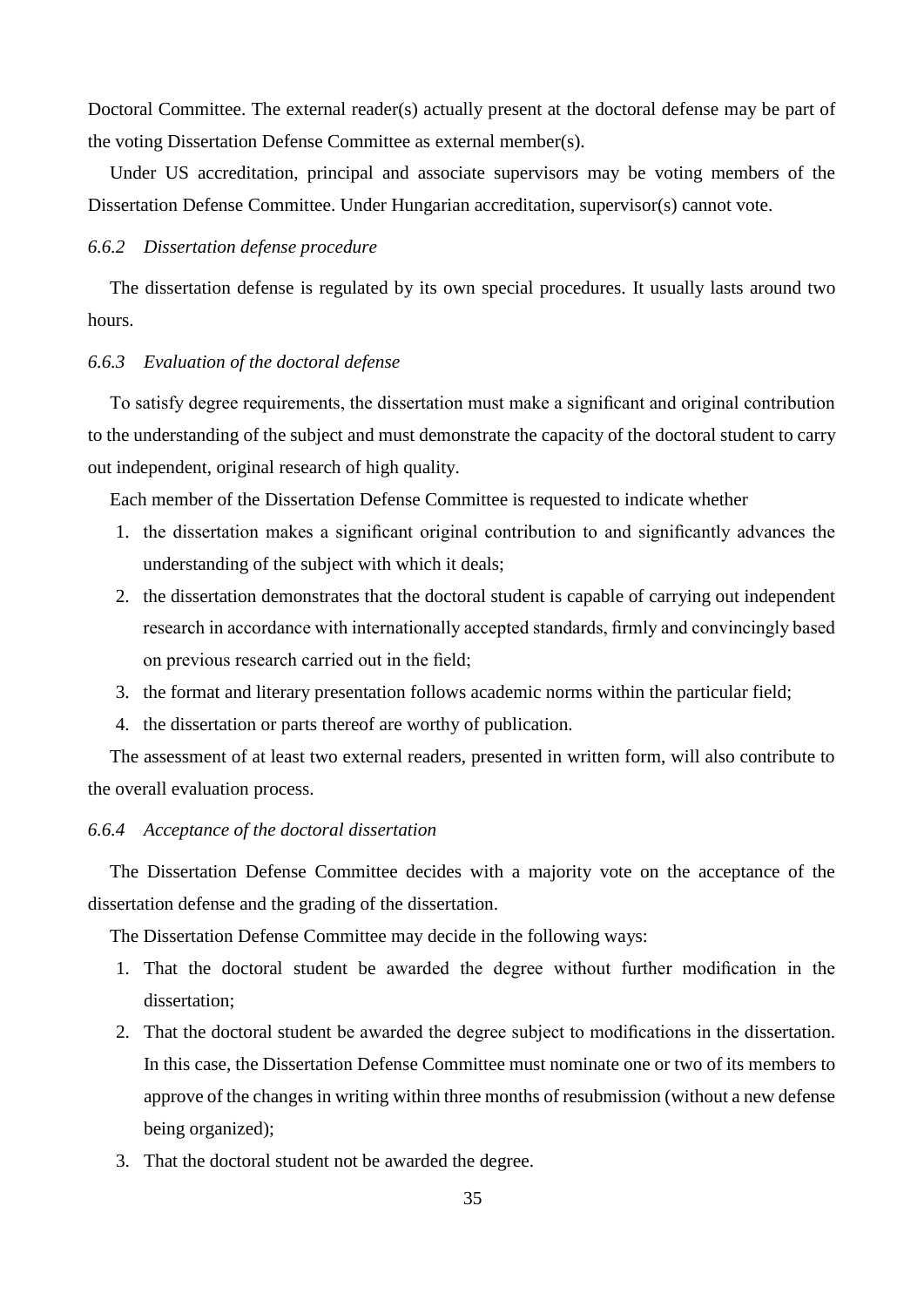If the Dissertation Defense Committee cannot reach a majority decision, the Doctoral Committee shall appoint, within fifteen (15) days or as soon as the UDC's approval can be obtained, two additional examiners, who will be given the customary three months (within term time) to submit their written reports including the suggestion of a grade. The enlarged Dissertation Defense Committee shall decide on the acceptance, without conducting another oral defense. However, it is not necessary that members of the Dissertation Defense Committee meet in person.

If the Dissertation Defense Committee accepts the dissertation, it awards one of the following grades to the doctoral dissertation (from lowest to highest), again by majority decision:

- 1. *rite*;
- 2. *cum laude*;
- 3. *magna cum laude*;
- 4. *summa cum laude*.

The Medieval Studies Department does not organize Awarding Public Lectures.

## *6.6.5 Additional doctoral defense procedure for those pursuing a Hungarian doctoral degree*

## *6.6.5.1 Additional Documentation*

Prior to the initiation of the doctoral defense the doctoral student needs to submit the following documents to the doctoral coordinator:

- 1. Documentation proving that the doctoral nominee has fulfilled the foreign language requirements (see Section 4.2.5)
- 2. Hard copies of at least three (3) scholarly publications in a recognized international or national journal, or in a book published by a recognized inter-national or national publisher. Hard copies submitted earlier (i.e. as documentation related to the request for additional HUNcredit) will be counted, although the doctoral student needs to declare in writing which of these publications were selected.
- 3. A statement declaring that the doctoral student is not enrolled in any other Doctoral Program in Historical Studies; that no request for opening the defense has been rejected within the last two years; and that no defense procedure has ended in failure in the past two years.

**Following** the submission of the doctoral dissertation for defense the doctoral student needs to submit the following documents to the doctoral coordinator:

- 1. The dissertation booklet summarizing the major findings of the scientific research.
- 2. The following authorship declaration(s):

A) I, the undersigned (name), candidate for the PhD degree in Medieval Studies declare herewith that the present doctoral dissertation is exclusively my own work, based on my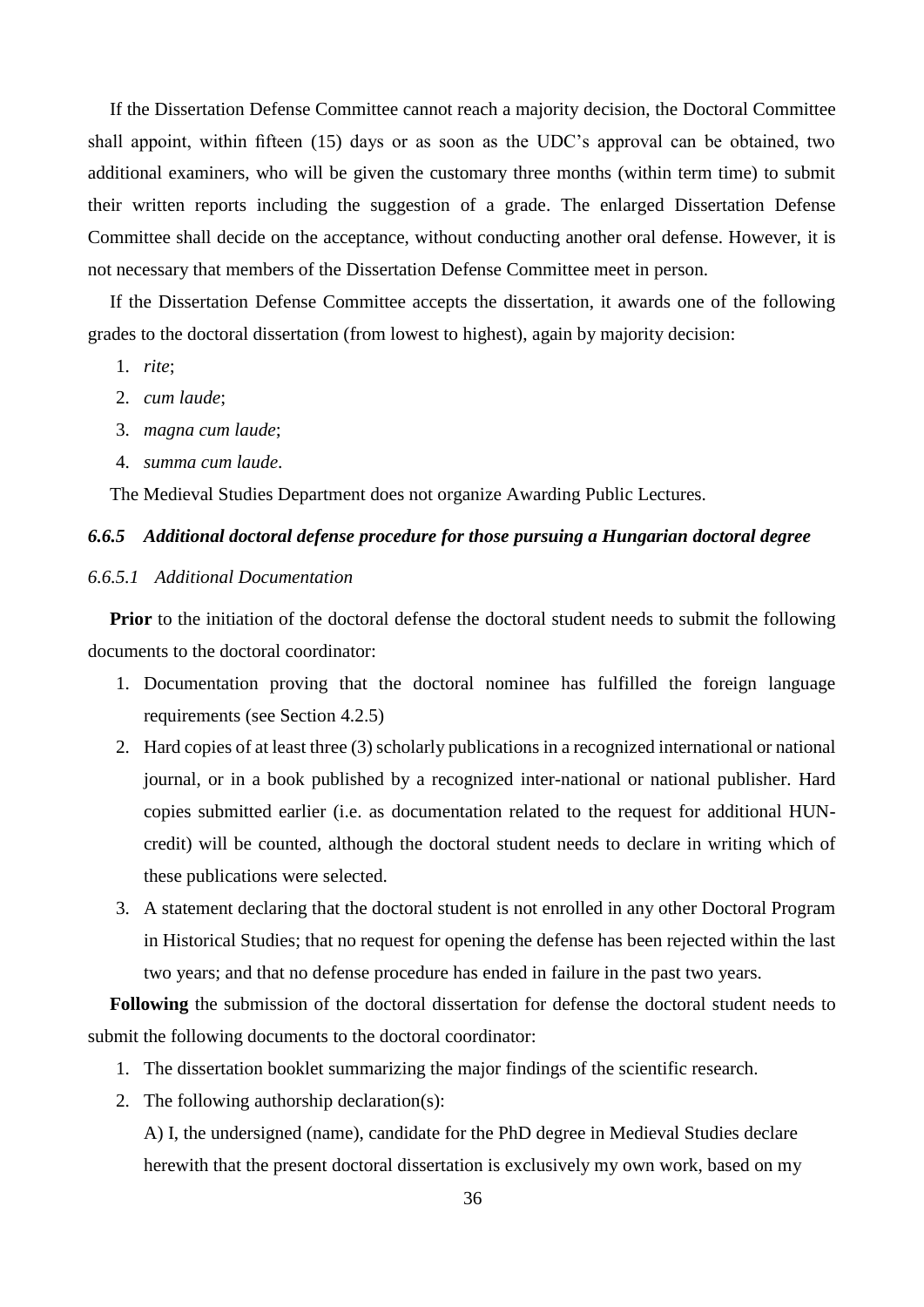research and relies only on such external information as properly credited in notes and bibliography. I declare that no unidentified and illegitimate use was made of the work of others, and no part of the doctoral thesis infringes on any person's or institution's copyright. I also declare that no part of the doctoral dissertation has been submitted in this form to any other institution of higher education for an academic degree.

Applicable only for those enrolled before 1 September 2016

B) I, the undersigned (name), doctoral nominee for the PhD degree in Medieval Studies declare herewith that the present doctoral dissertation is exclusively my own work, based on my research and relies only on such external information as properly credited in notes and bibliography. I declare that no unidentified and illegitimate use was made of the work of others, and no part of the doctoral dissertation infringes on any person's or institution's copyright. I also declare that no part of the doctoral thesis has been submitted in this form to any other institution of higher education for an academic degree.

3. Written reply to the written reports of the external readers received prior to the defense.

**After** the successful defense of the dissertation an electronic version of the dissertation shall be provided to the electronic database of "*Magyar Tudományos Művek Tára*" (MTMT) by indicating a DOI identification number in line with international practices.

## *6.6.5.2 Dissertation Defense Committee for those pursuing a Hungarian doctoral degree*

The Chair of the Dissertation Defense Committee must be an *"egyetemi tanár*" or Professor Emeritus of CEU.

A minimum of two evaluations of the dissertation by a maximum of three examiners must be positive. The doctoral student answers in writing all external readers' comments prior to the doctoral defense.

The doctoral student may request that the defense be non-public. This request may or may not be accepted by the UDC.

#### *6.6.5.3 Granting distinction in the Hungarian system:*

The conditions for "*kitüntetéses doktorrá avatás*" (finishing the doctoral studies with distinction according to the Hungarian regulations) are as follows:

- 1. all mandatory courses are "*jeles*", i.e. A and/or A-
- 2. the Rigorosum is *summa cum laude*
- 3. the defense grade is *summa cum laude*